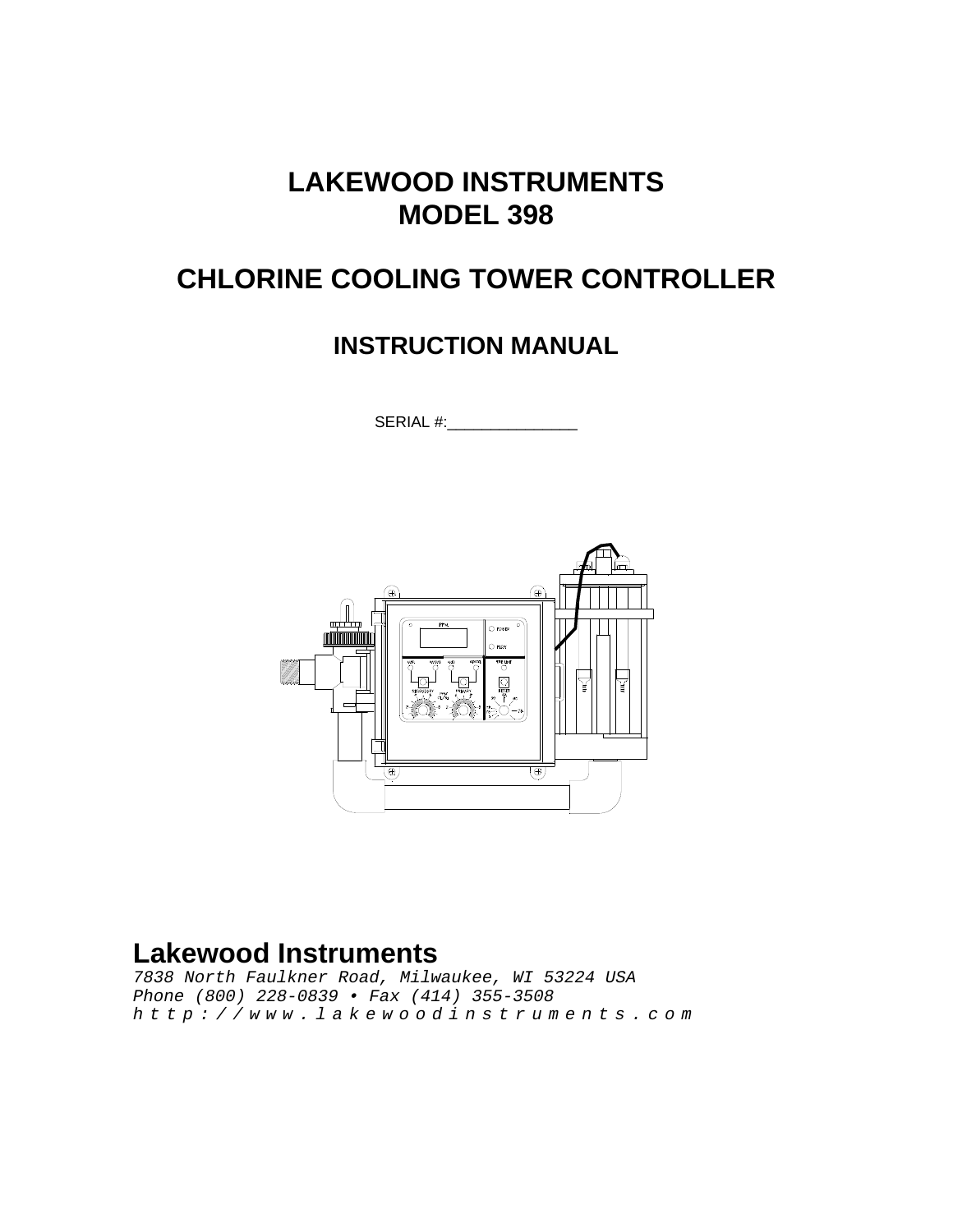## **Lakewood Instruments**

Congratulations on your purchase of a Lakewood Instruments product. We would like to take this opportunity to welcome you to the Lakewood Instruments product family.

With proper care and maintenance, your product should give you trouble-free service. Please take the time to read and understand the operation manual, paying special attention to the sections on **INSTALLATION** and **MAINTENANCE**.

If, in the future, any parts or repairs are required, we strongly recommend that only original replacement parts be used. Our Customer Service Department would be happy to assist you with your parts or service requests.

We thank you for your selection and purchase of an Lakewood Instruments product.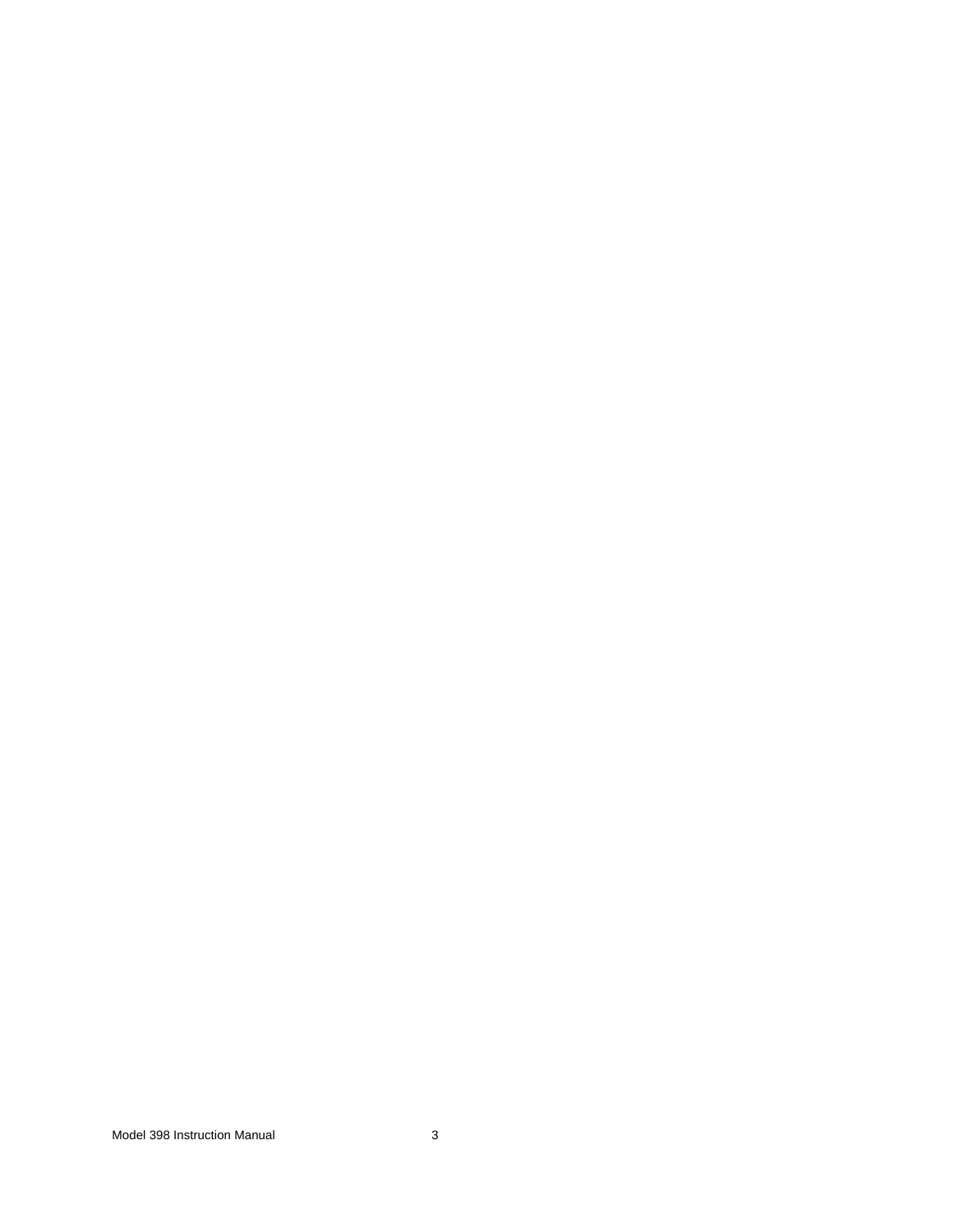## **MODEL 398**

## **Table of Contents**

| <b>INTRODUCTION</b>                      | 7  |
|------------------------------------------|----|
| Applications                             | 7  |
| <b>Features</b>                          | 8  |
| <b>Chlorine Facts</b>                    | 8  |
| <b>Face Plate Components</b>             | 10 |
| <b>INSTALLATION</b>                      | 11 |
| Checking                                 | 11 |
| Mounting                                 | 11 |
| Plumbing                                 | 12 |
| Wiring                                   | 14 |
| <b>OPTIONS SETUP</b>                     | 17 |
| -35C Isolated 4-20 mA Output Option      | 17 |
| -42C High/Low Alarms Option              | 18 |
| -44C Option                              | 19 |
| <b>Biocide Timer Options</b>             | 20 |
| <b>START-UP AND CALIBRATION</b>          | 23 |
| Inspection                               | 23 |
| <b>Flow Switch</b>                       | 23 |
| <b>Setup Procedure</b>                   | 24 |
| Calibration                              | 24 |
| <b>MAINTENANCE AND TECHNICAL SERVICE</b> | 27 |
| Maintenance                              | 27 |
| <b>Technical Service</b>                 | 28 |
| <b>Parts List and Service Guide</b>      | 28 |
| <b>TROUBLESHOOTING</b>                   | 31 |
| <b>DRAWINGS</b>                          | 33 |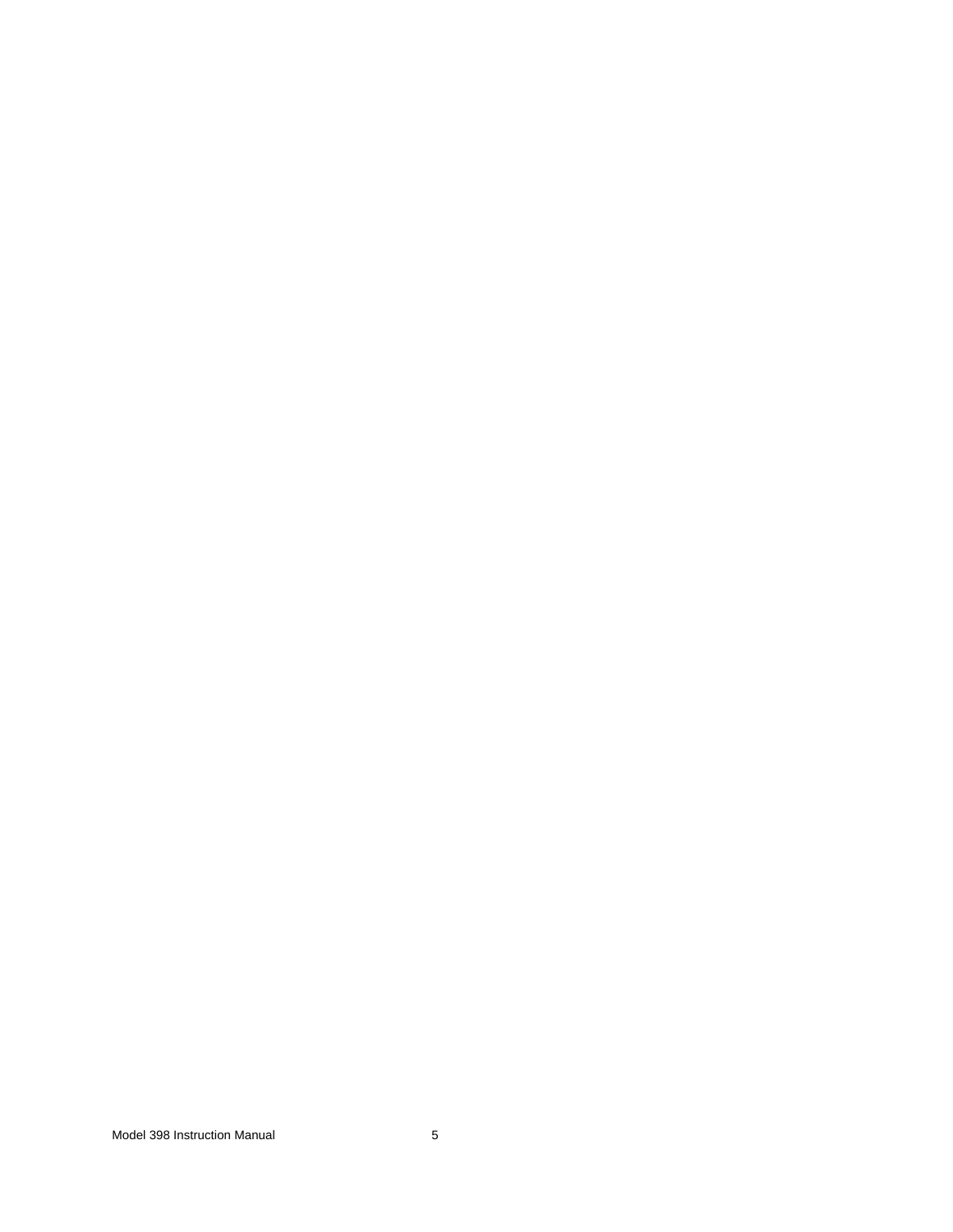## **INTRODUCTION**

The Model 398 Chlorine Controller measures the free residual chlorine in water utilizing the double-band potential technique. The measurement closely follows the standard dpd test for these residuals. Two **ON/OFF** control outputs are provided to permit operation of a high and low chlorine feed rate. This can help to trim difficult to control systems to the desired residual.

Keeping the actual residual close to the desired residual gives the most effective disinfecting results without wasting chlorine.

## **Applications**

This controller can be used effectively in most applications with free chlorine residuals from 1 to 10 ppm.

Unlike many other chlorine controllers, pH does not affect the Model 398 free chlorine residual reading. This is because other controllers are responsive only to the acid form of chlorine or do not work above 8 pH. Most wet analyzers are costly to maintain and have the associated safety concern of requiring the handling of reagent chemicals. These also have limited pH and temperature capability. Standard ORP does overcome some of the problems of wet analyzers, but the actual measurement reading is in millivolts which does not correlate linearly with ppm of free chlorine. Often ORP is a hit-or-miss proposition because the natural composition of the source water without chlorine affects the millivolt reading.

The Model 398 overcomes these problems. It is low-maintenance, like an ORP electrode, but the output is linear with ppm of free chlorine. Some of the special areas of application include:

- Cooling tower disinfection
- Decorative fountain disinfection
- Swimming pool chlorine residual
- Sterilization of prepared food containers
- Vegetable washing
- Waste stream odor and color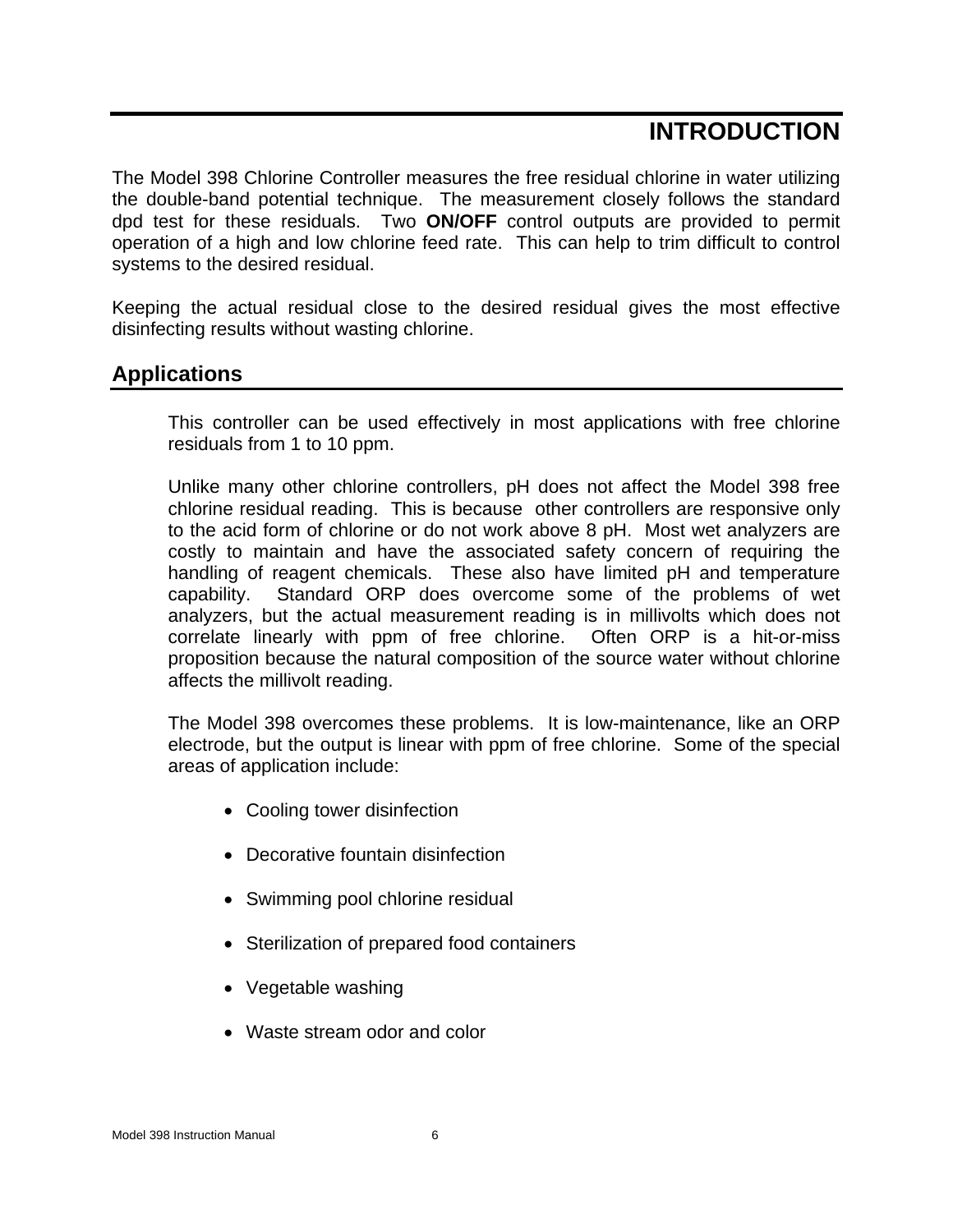## **Features**

Designed with the needs of the application in mind, the Lakewood Instruments Model 398 has many special features:

- Two chemical feed setpoints for chemical pumps or chlorinator valves
- Excessive chlorination time alarm to alert the operator of system upset or loss of chlorine
- Parts per million (ppm) linear display of free chlorine residual
- Flow switch and flow sight to protect against loss of sample flow
- Large flowcell and piping for non-fouling maintenance-free operation
- Isolated 4-20 mA output option for process control or datalog
- Weatherproof enclosure
- UL-listed materials
- Digital display

## **Chlorine Facts**

Chlorine exists in two forms dependent on pH: hypochlorous acid and hypochlorite. The sum of these two is by definition called "free chlorine." The acid form, however, has 80 times more disinfecting ability than the hypochlorite. That is why it is so important to keep the pH below 7.8.

The chart below shows the variation of the two forms with pH.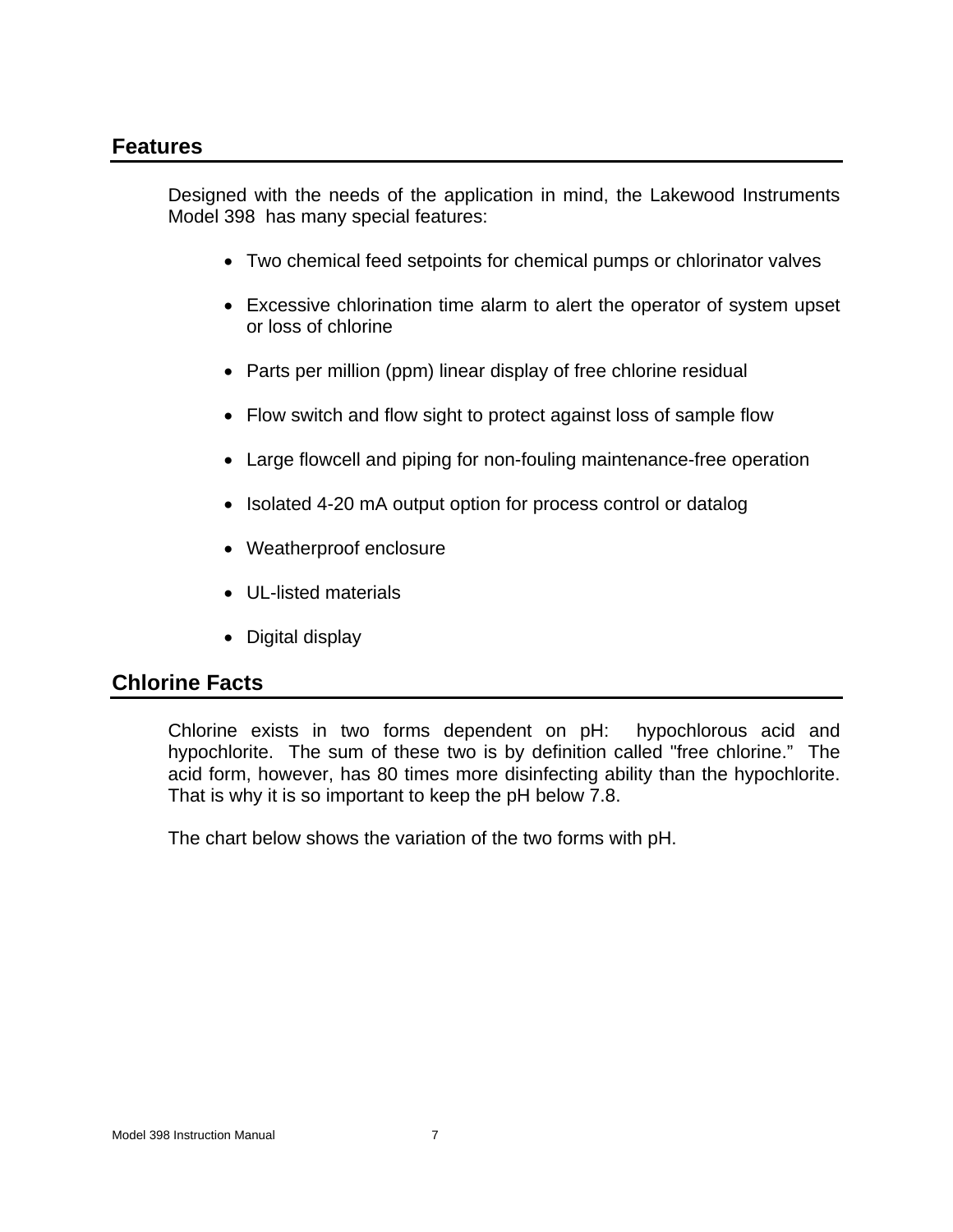

The double-banded potential electrode measures the free form of chlorine and therefore is not affected by changing pH. Also, since the DPD test contains a pH buffer, this colorimetric test will closely follow the double-banded potential readings.

Either one or two **ON/OFF** control outputs can be used to introduce chlorine into the system. Two pumps or valves permit a high and a low feed rate to "trim" the residual to its final value. Use the **PRIMARY** output for the main control pump or valve.

See the prints at the back of the manual for control ideas.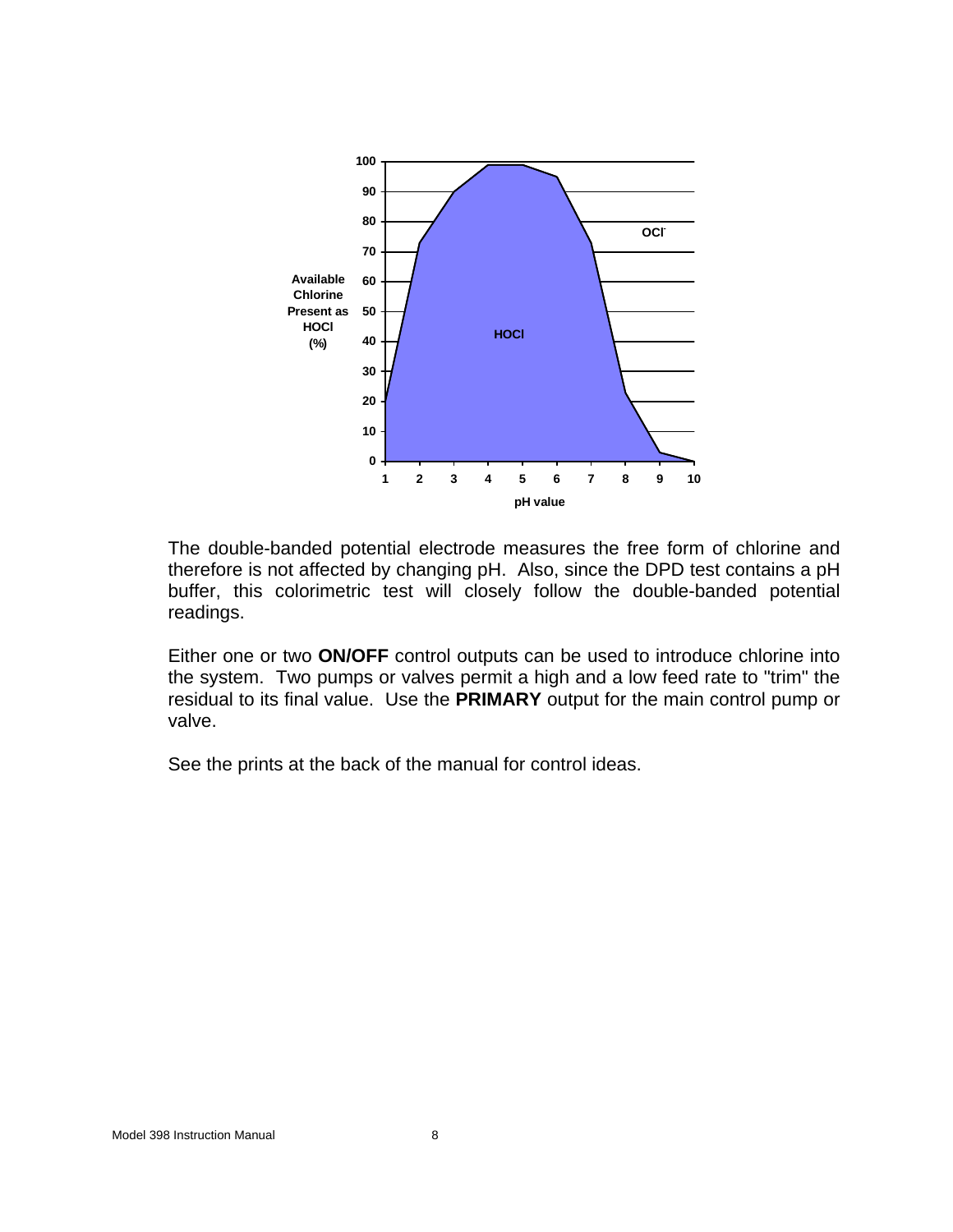## **Face Place Components**



**0-10 ppm.**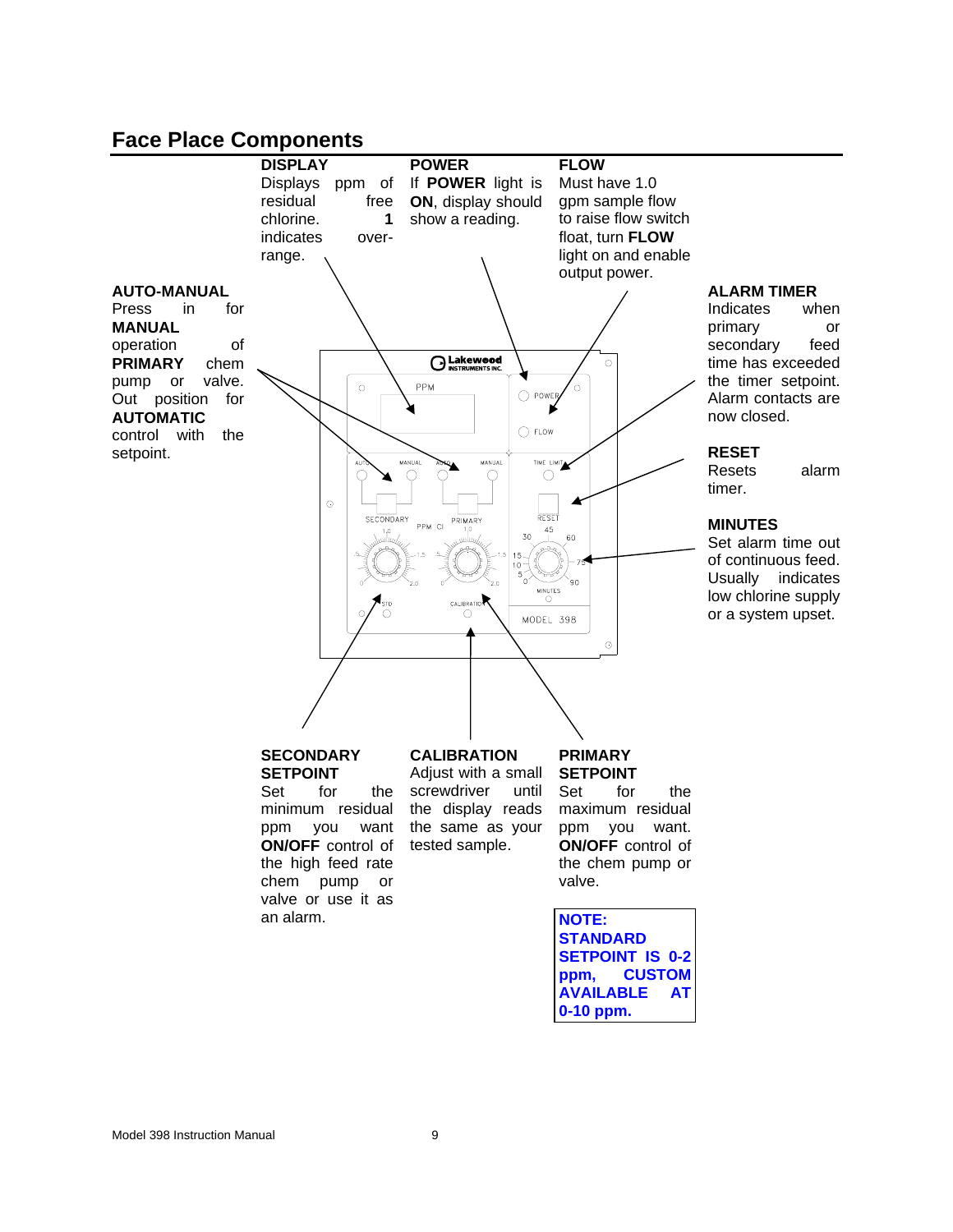## **INSTALLATION**

## **Checking**

Inspect the shipping carton for obvious external damage. Note on the carrier's Bill of Lading the extend of the damage and/or notify the carrier.

Save the shipping carton until your controller is started up. If there was shipping damage, call the Lakewood Instruments Customer Service Department (800) 228-0839 and return the controller to the factory in the original carton.

## **Mounting**

Mount the controller or prefabricated system on a **FLAT**, **NON-VIBRATING** wall.

Avoid drilling or punching additional holes in the controller enclosure. Damage incurred as a result of any alterations to the enclosure is not covered under the Lakewood Instruments product warranty.

**NOTE: EXCESSIVE HEAT AND DIRECT SUNLIGHT EXPOSURE WILL DARKEN THE LCD, MAKING IT DIFFICULT TO READ AND MAY SHORTEN THE LIFE OF OTHER ELECTRONIC COMPONENTS.** 



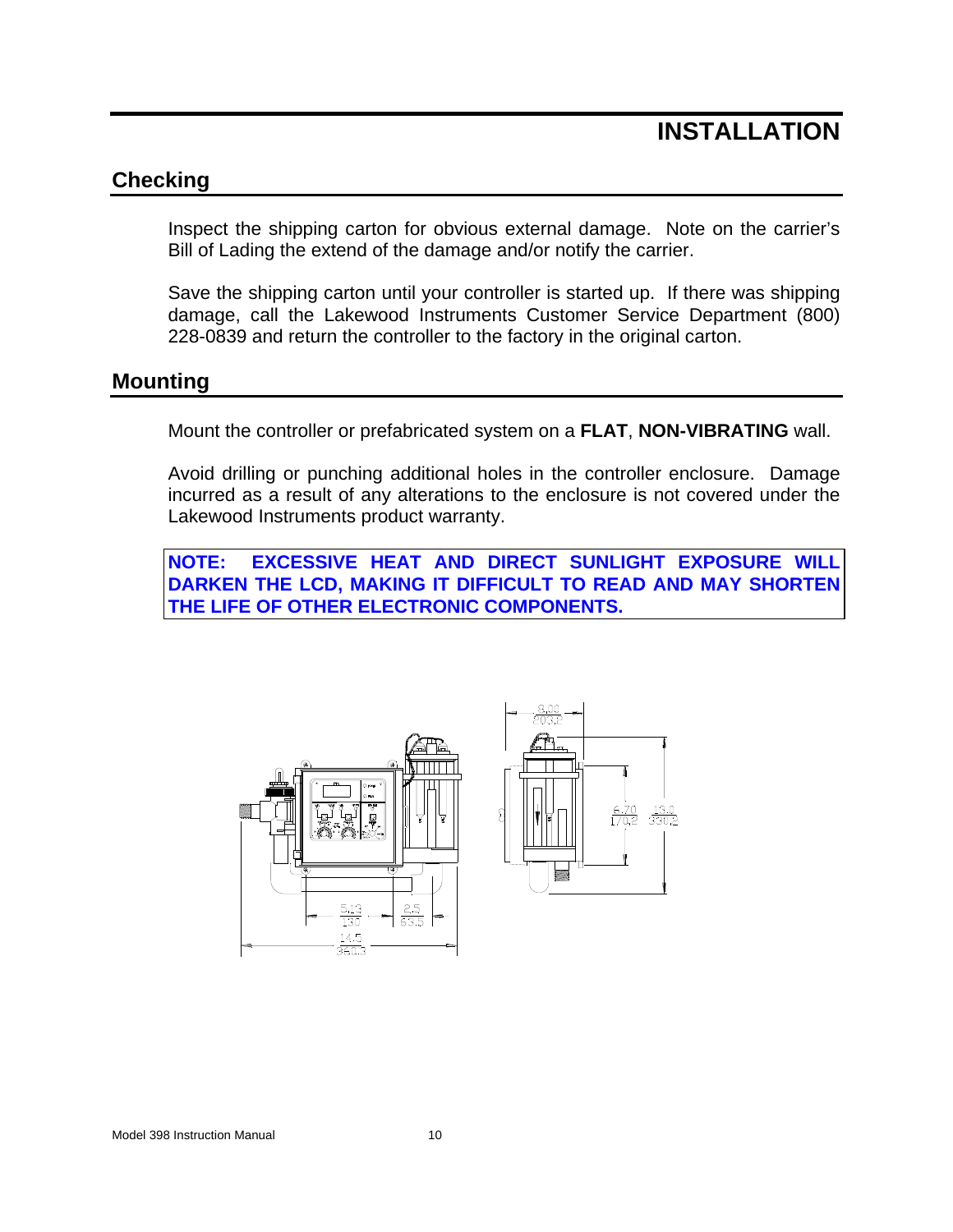

The **SE Option** combines a Model 398 controller and a Model 66 in this larger single enclosure.

## **Plumbing**

### **STANDARD MODEL 398 CONTROLLER PLUMBING**

#### **Plumbing Materials**

- Inlet plumbing can be 3/4" PVC, iron or copper pipe.
- Provide at least 1 gpm to the controller. A 4 psi differential from take-off to injection is sufficient. If flow is marginal, consult your Lakewood Instruments Factory Representative.
- Outlet plumbing can be 3/4" PVC or CPVC. Schedule 80 is recommended for strength and sunlight protection.
- If copper or iron pipe is used, install a PVC union to relieve the stress on the controller plumbing.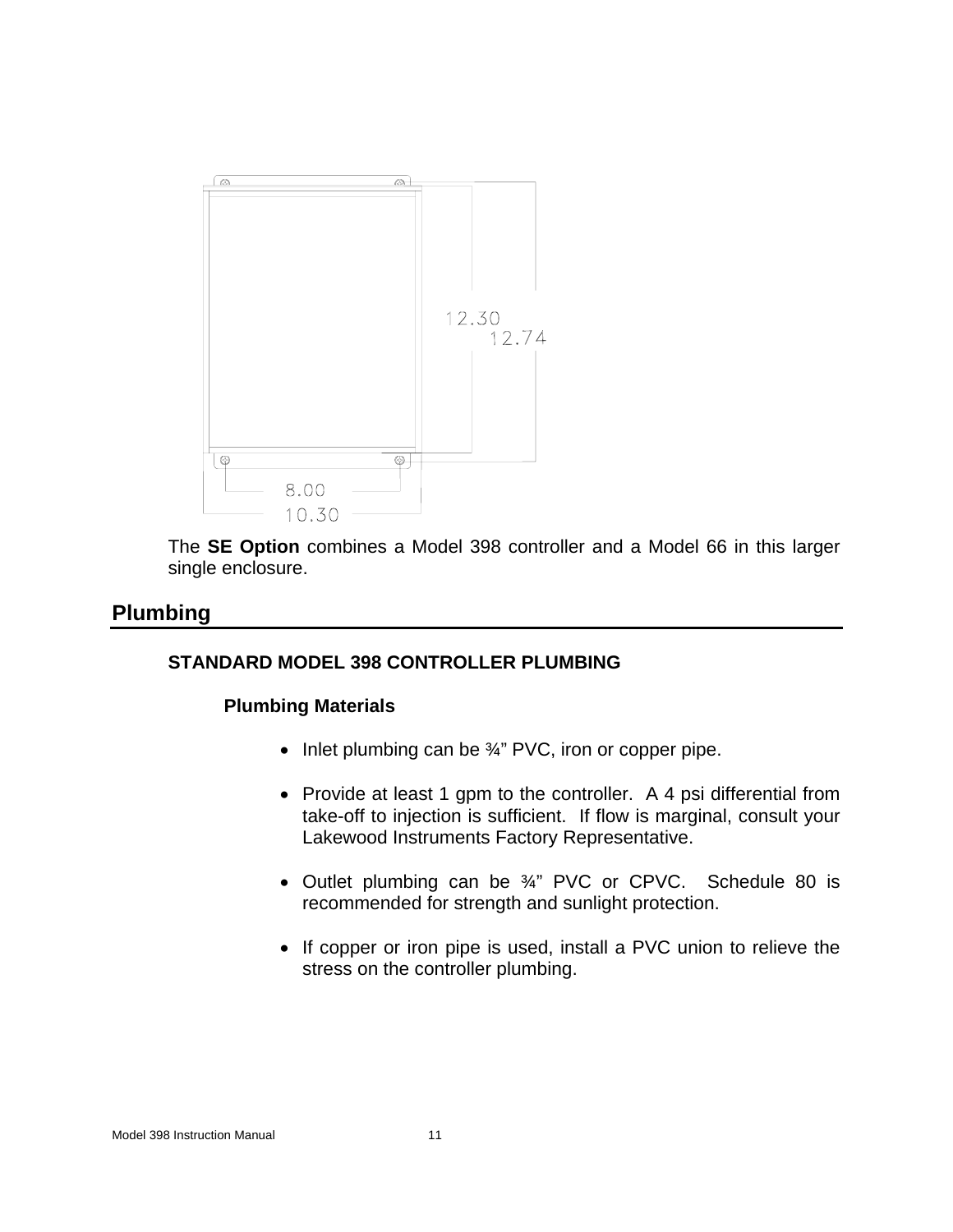## **Cooling Tower Applications**

• First, plumb the inlet flow. This line brings the sample water in past the chlorine sensor for evaluation, and then pushes the flow switch float up to activate the unit.



**RECOMMENDATION: FOR YOUR CONVENIENCE, INCLUDE A SAMPLE LINE SHUT-OFF VALVE AND A SAMPLE VALVE SPOUT IN THE INLET FLOW PLUMBING.**

- Then plumb the outlet flow (solution/sample line) to the tower return line where you will insert your chemical feed system.
- The outlet flow should be connected to the tower return or condenser water return line. If you choose to plumb the controller across the circulating water pump, the chemical must be injected into the circulating pump discharge after the controller take-off.
- If your piping layout does not allow you to plumb the controller properly (i.e., to the tower return line or to the tower basin), contact the Lakewood Instruments Customer Service Department (800) 228-0839. A phone call can save a lot of construction time.

**WARNING!:** NEVER **INJECT CHEMICALS UPSTREAM FROM THE CONTROLLER FLOWCELLS.** 

### **PREFABRICATED CHEMICAL PUMP AND CONTROLLER ASSEMBLIES**

The units follow the same instructions given for the standard chlorine controller listed above.

**RECOMMENDATION: IF THE SOLUTION/SAMPLE LINE IS RETURNED TO THE COOLING TOWER RETURN LINE, USE A CORPORATION STOP (MODEL 9160), A SOLUTION LINE INJECTOR (MODEL 9006) OR A DISPERSING PIPE SUCH AS THE MODEL 9175. THIS AIDS CHEMICAL-WATER MIXING AND ENHANCES WATER TREATMENT CONTROL CAPABILITIES.**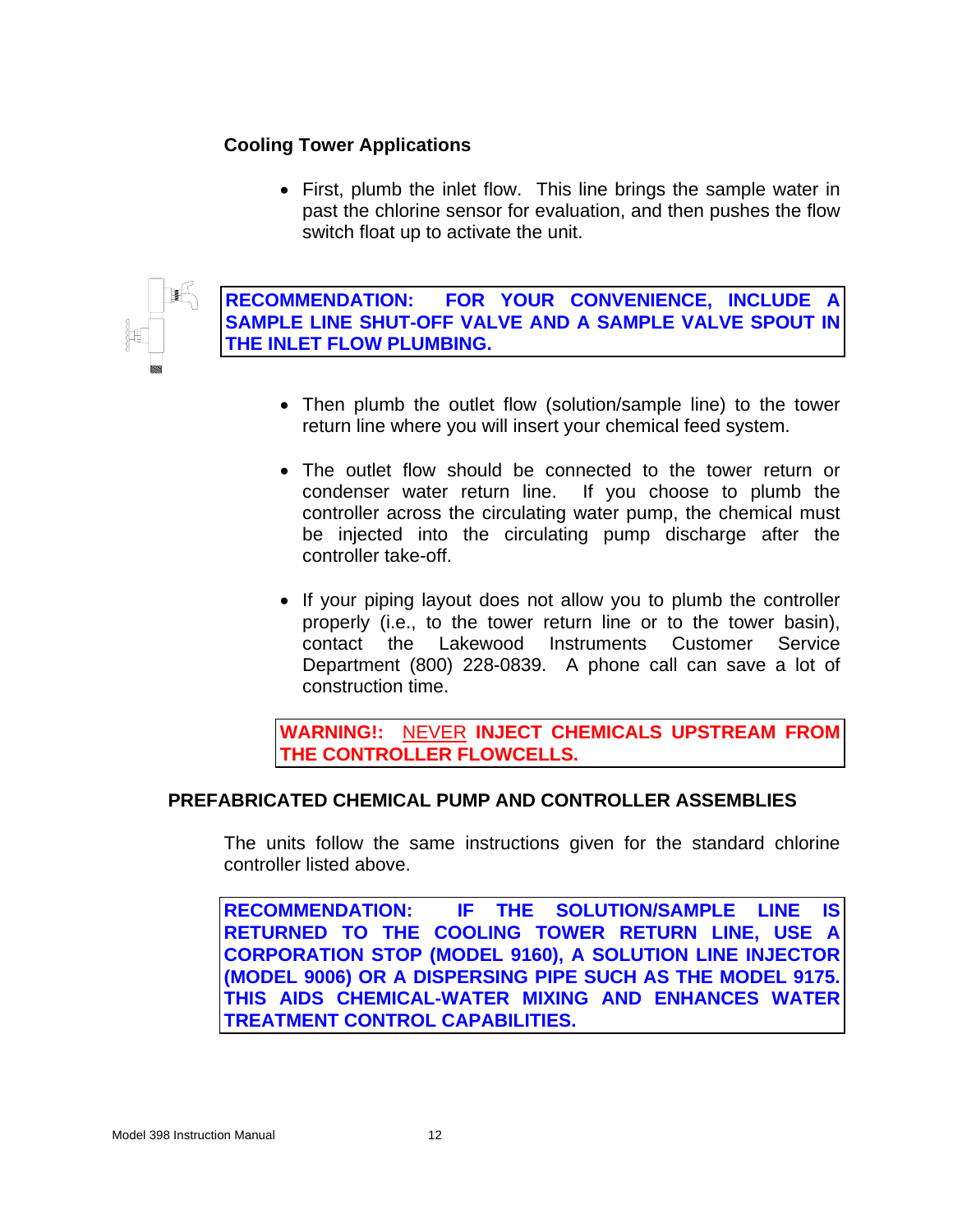#### **STANDARD MODEL 398 CONTROLLER WITH POWER CORD AND OUTLETS**

There are a number of options available. The standard unit comes with a power cord and outlets for the primary and secondary chemical feed pumps or valves. If only one feed device is used, plug it into the **PRIMARY** outlet. Follow the wiring procedure in the order it is stated below:

- Make sure the power cord is unplugged while you are working with the wiring.
- If you are to use conduit wiring only for the feed device, do the following:
- On the left side of the face plate, turn and pull on the lock screw and swing open the panel to expose the terminal blocks on the back panel for wiring connections.
- Refer to the wiring diagrams for the correct terminal block connections.
- After you are done, make sure there are no loose connections and that all tools and debris are removed.
- Close the panel.
- Tighten the face plate screw and continue the wiring process.

Plug in the power cord to a convenient 115 VAC outlet.

#### **WEATHERPROOF ENCLOSURE (-WP OPTION) WITHOUT OUTLETS**

Instead of having outlets to plug pumps into, the -WP Option provides conduit knockouts so you can bring all the wiring into the unit through the conduit. You then wire the pumps directly to the terminal blocks as shown in the wiring diagram.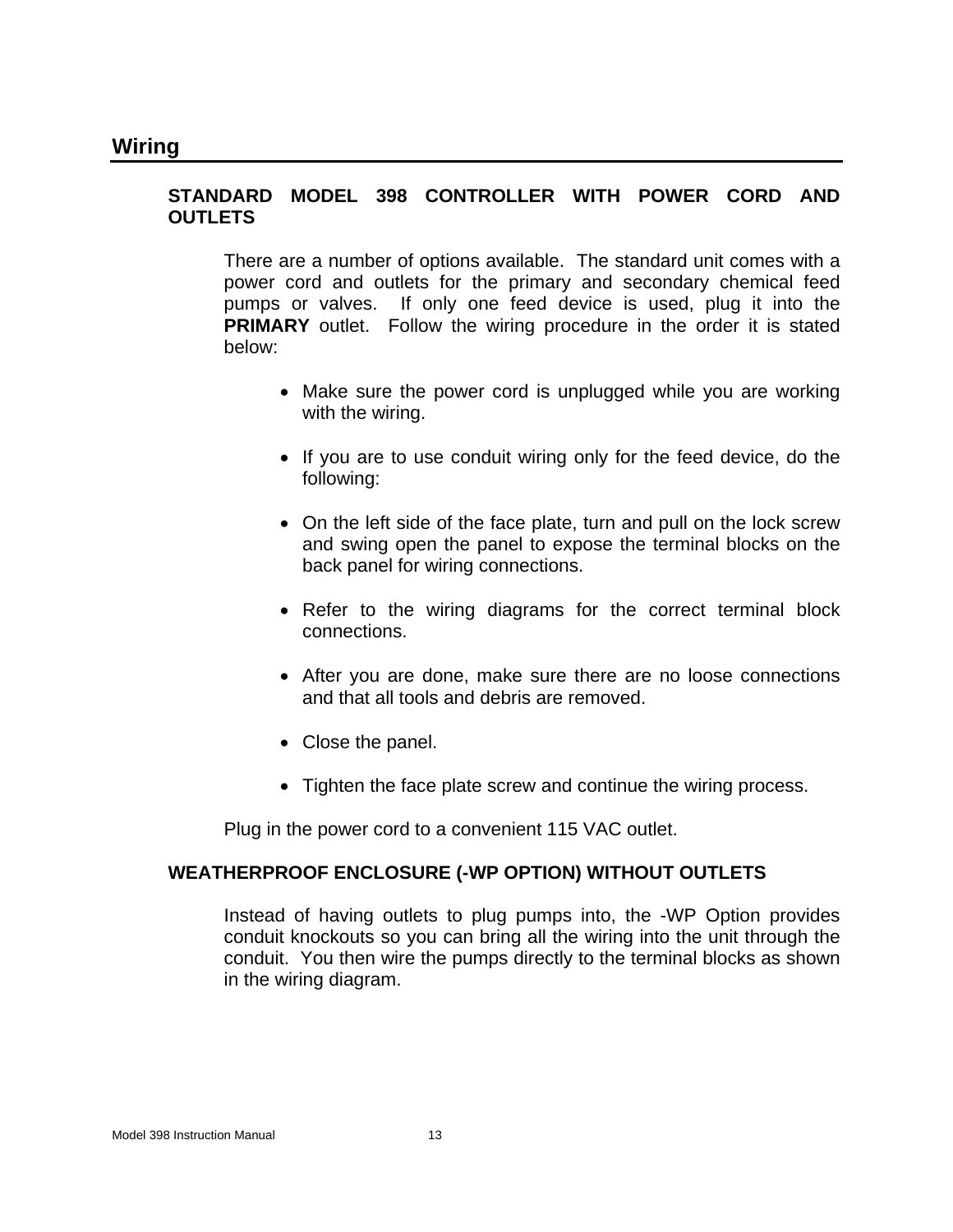**WARNING!:** DO NOT **PLUG IN CHEMICAL PUMPS THAT ARE LARGER THAN 1/6 HP. THE CONTROL RELAYS ARE INTENDED FOR ELECTRONIC OR SMALL MOTOR-DRIVEN CHEMICAL PUMPS. LARGE PUMPS REQUIRE THE -HR OPTION WITH 25 AMP RATED INTERPOSING RELAYS. CONTACT LAKEWOOD INSTRUMENTS FOR SPECIAL INSTRUCTIONS.** 

#### **PREFABRICATED CHEMICAL PUMP AND CONTROLLER ASSEMBLIES**

The chemical pumps, biocide timers and other options are already prewired with prefabricated systems. You only need to wire the power source and the solenoid blowdown valve. **DO NOT** use less than 16 gauge wire because the system is fused for 10 Amps.

#### **21-398 PREFAB**

All external power connections are made to a junction box with terminal blocks located on the right-hand side of the controller.

**WARNING!: PUNCHING OR DRILLING MORE KNOCKOUTS MAY ALLOW STRAY CHIPS TO RUIN CIRCUIT BOARD COMPONENTS.** 

#### **25-398 POLYETHYLENE SHELF PREFAB**

All external power connections are made to the controller terminal blocks located in the rear of the controller.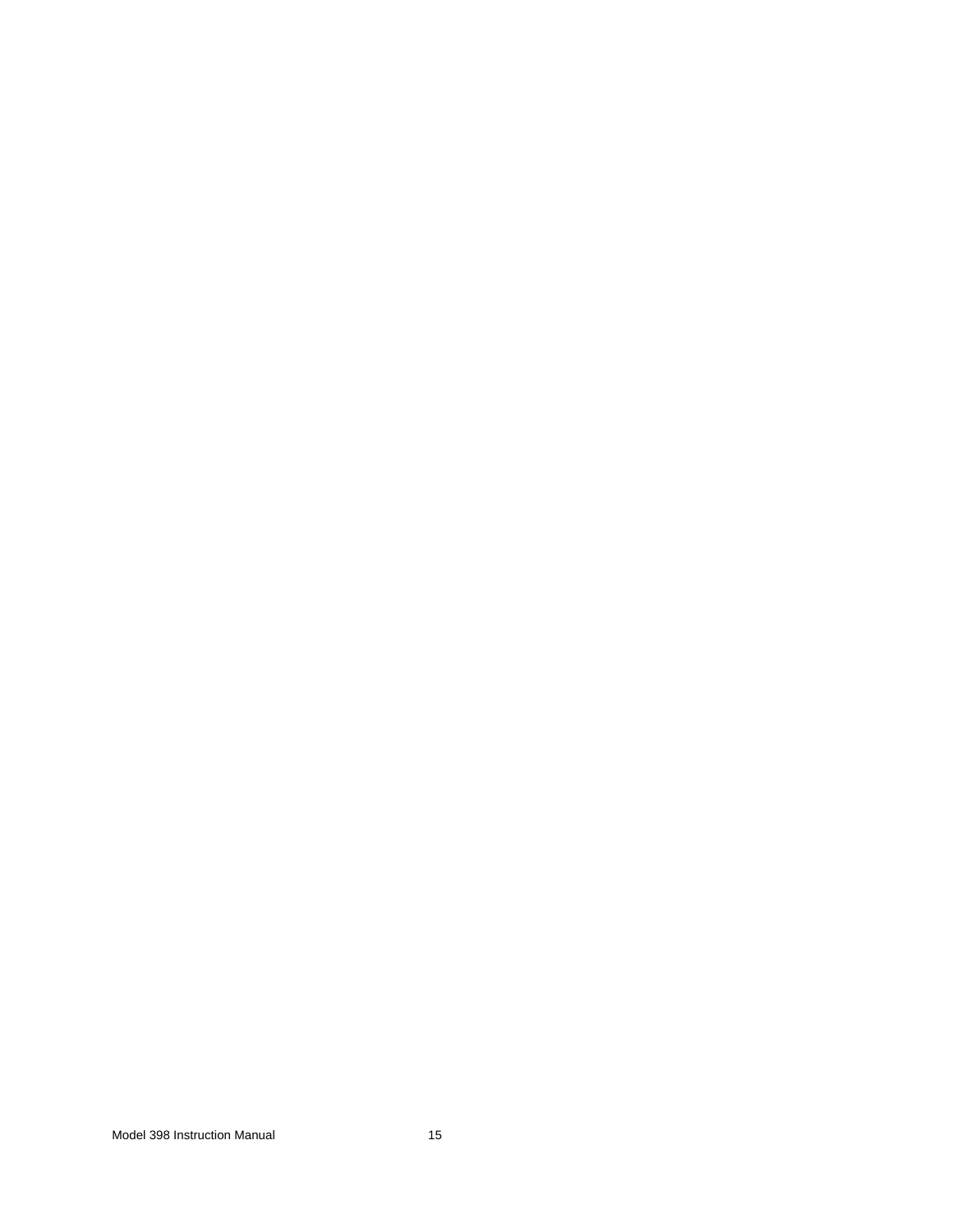## **OPTIONS SETUP**

## **-35C Isolated 4-20 mA Output Option**

The Model 398 can be equipped with isolated 4-20 mA outputs for a recorder or computer. This option allows you to monitor your system from a remote location. This interface card plugs into the back panel. The output is factory-preset for 0 ppm = 4 mA and the full-scale = 20 mA. The **ZERO** and **SPAN** adjustments allow you to scale the output over the 0-10 ppm chlorine range. The charts below are examples of these calibrations. Before you calibrate, wire the recorder or computer to terminal block **TF**.

## **NOTE: IF YOU WANT BOTH THE -35C AND -42C OPTIONS, YOU NEED THE -44C OPTION.**

- Unplug your chemical pump or feed valve.
- Connect a DC voltmeter (DVM) to the -35C card [(+) to **TP-2** and (-) to **TP-1**].
- Remove the chlorine sensor orange terminal block with a pair of longnose pliers. The LCD on the front panel will read **0** — the 4 mA value.
- Then turn the **R-14** (**ZERO**) adjustment screw on the -35C card until your DVM reads **0** Volts — the 4 mA value. Then replace the sensor terminal block.
- Adjust the **CALIBRATE** until the display reads **5.0** the 12 mA ½ fullscale value, or **1.0-5.0** for 0-10 ppm models.
- Finally turn the **R-17** (**SPAN**) adjustment screw on the -35C card until your DVM reads **2** Volts — the 12 mA value.
- Plug your feed pump or valve back into the proper outlets and wire them to their proper terminal points if you have the -WP Option.

| ppm | mA | $TP2$ Volts |
|-----|----|-------------|
|     |    |             |
|     |    |             |
|     |    |             |

#### **Range: 0-10 ppm**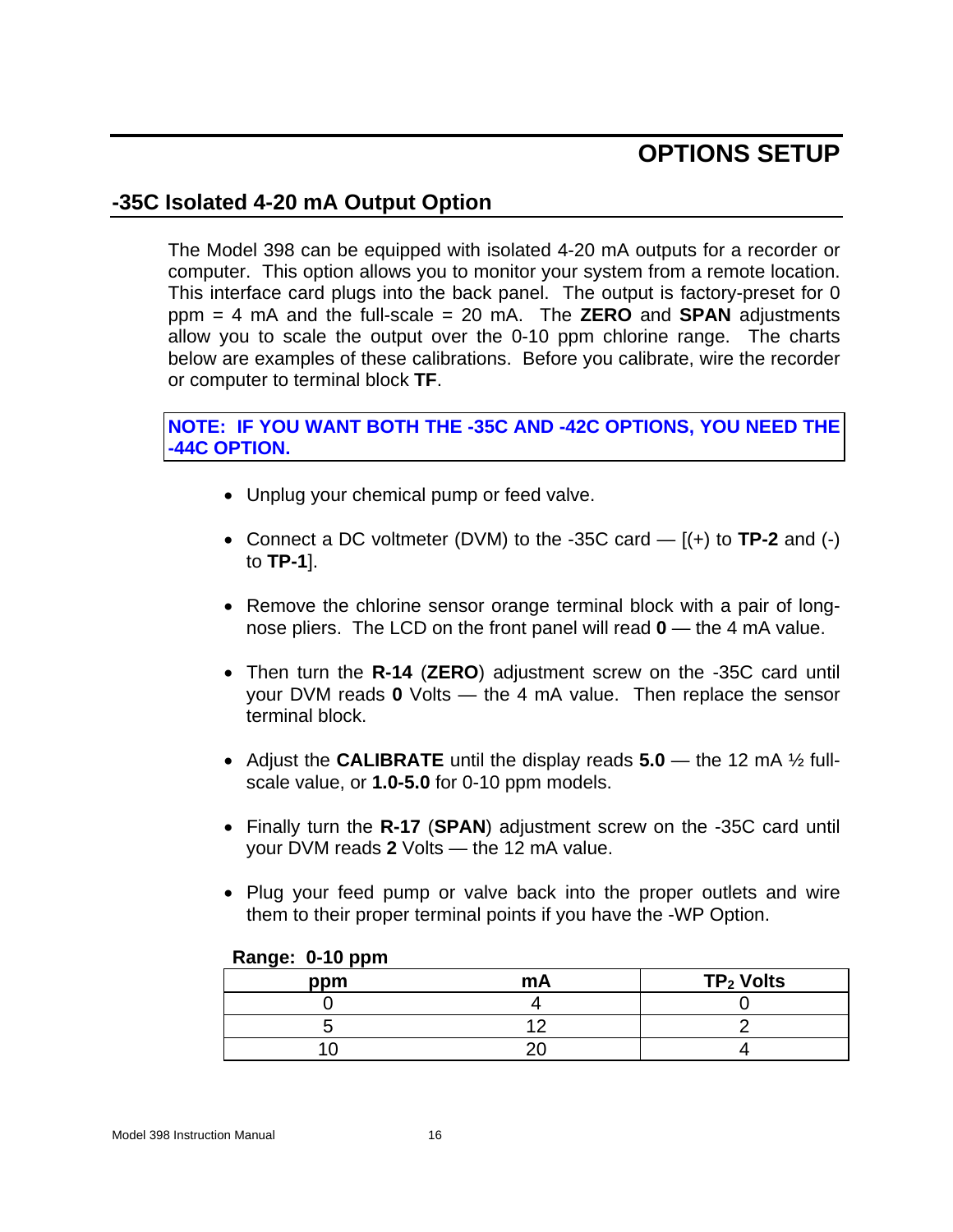



## **-42C High/Low Alarms Option**

Extra High and Low Alarms for remote alarm status or computer alarm log are available with this option. The -42C card plugs into the back panel.

**NOTE: IF YOU WANT BOTH THE -35C AND -42C OPTIONS, YOU NEED THE -44C OPTION.** 

- Unplug your chemical pump or feed valve.
- Make a note of the current ppm reading. Then adjust the **CALIBRATE** to set the desired low alarm value on the display.
- Then open the front panel again. On the -42C card, turn the Low Alarm Screw (**R-1T**) counterclockwise until the alarm is activated. Your Low ppm Alarm is now set.
- Now turn the **CALIBRATE** until the LCD reads the value you desire for your High Alarm trip point.
- On the -42C card, turn the High Alarm Screw (**R-2T**) clockwise until the alarm is activated. Your High ppm Alarm is now set.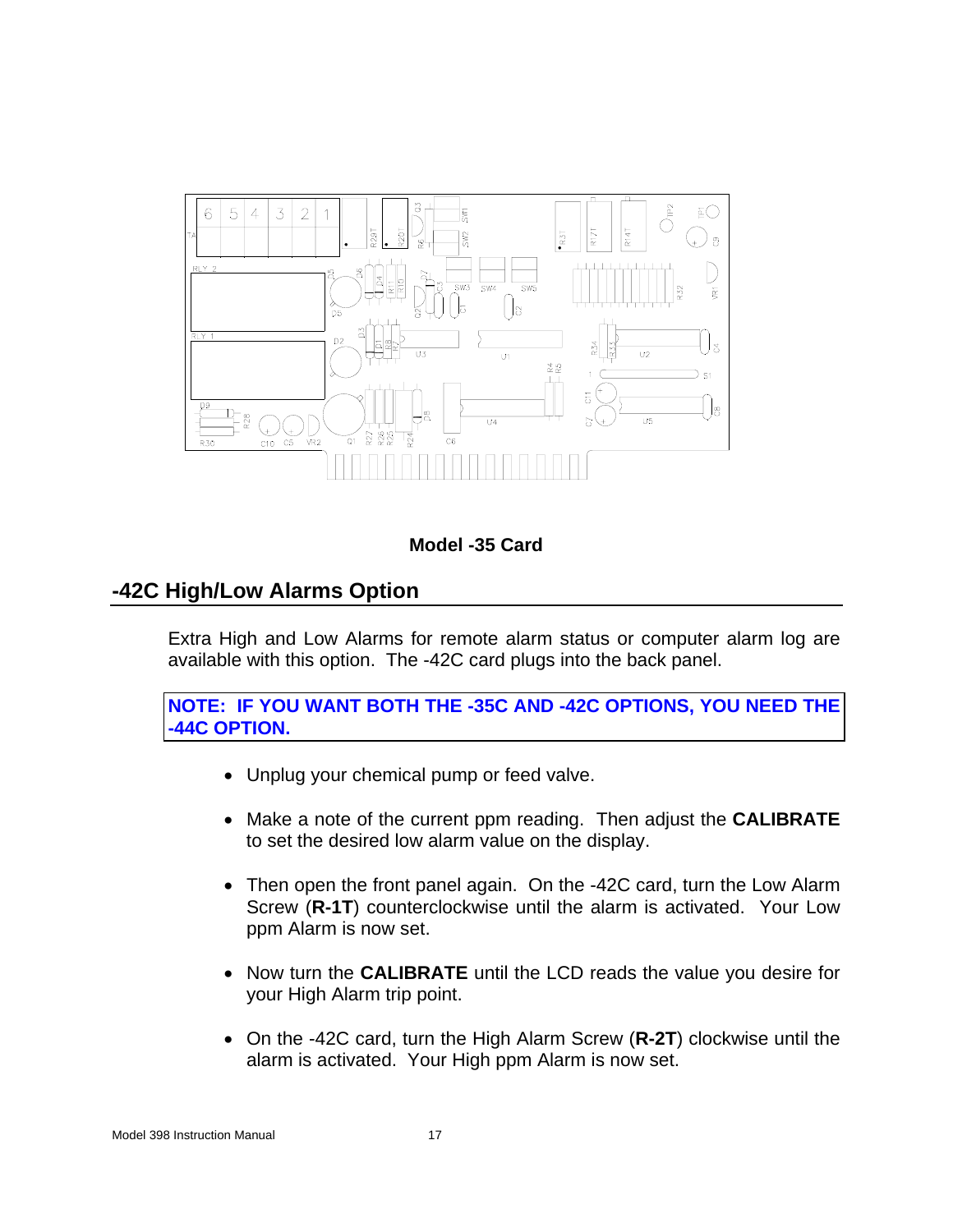- Turn the **CALIBRATE** to make the display read the actual water ppm.
- Plug your feed pump or valve back into the proper outlets and wire them to their proper terminal points if you have the -WP Option.



## **-44C Option**

The -35 and -42 Options are combined in one card so you can operate a 4-20 mA output and the High/Low Alarms at the same time. Refer to the setup procedures for both cards described above.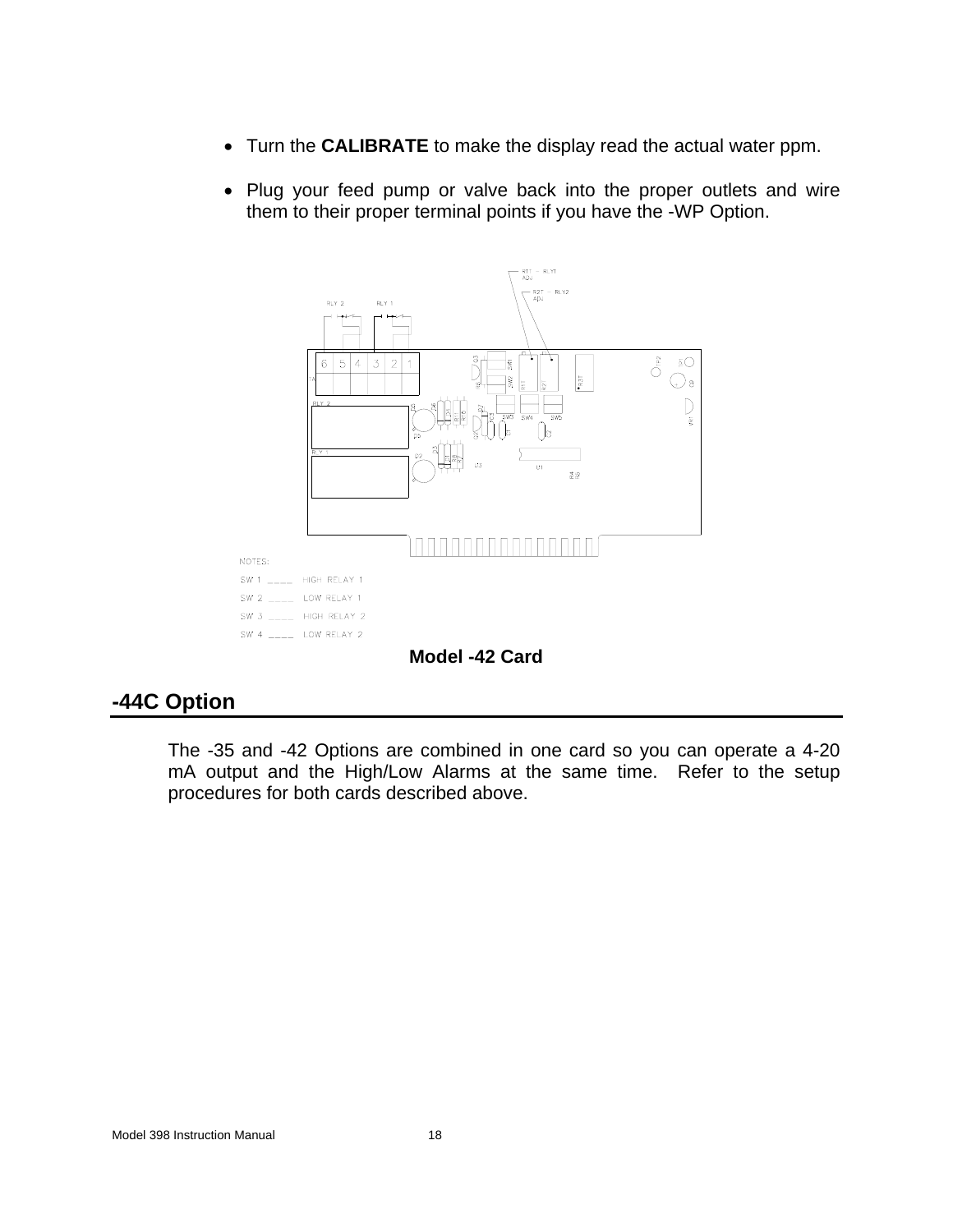

#### **Model -44 Card**

## **Biocide Timer Options**

If the Model 398 Chlorine Controller is required to bring the residual up to the setpoint only at a certain time of the day or night. It can be wired into a Lakewood Model 63 or 66 Biocide Clock Timer.

#### **MODEL 63 ELECTROMECHANICAL 7-DAY TIMER CONDUCTIVITY HIGH/LOW ALARM**

- Actuation for 15-minute increments, with a day-skip feature.
- Wiring information is provided in the **Wiring** section of this manual.

#### **MODEL 66 MICROPROCESSOR CLOCK TIMER**

- Up to 3 biocide feeds and delay timer for biocide retention.
- This timer is used to feed other biocides and/or chlorine on a programmed schedule.
- Output 1 of the Model 66 is for the chlorine feed. The other outputs are for other biocides.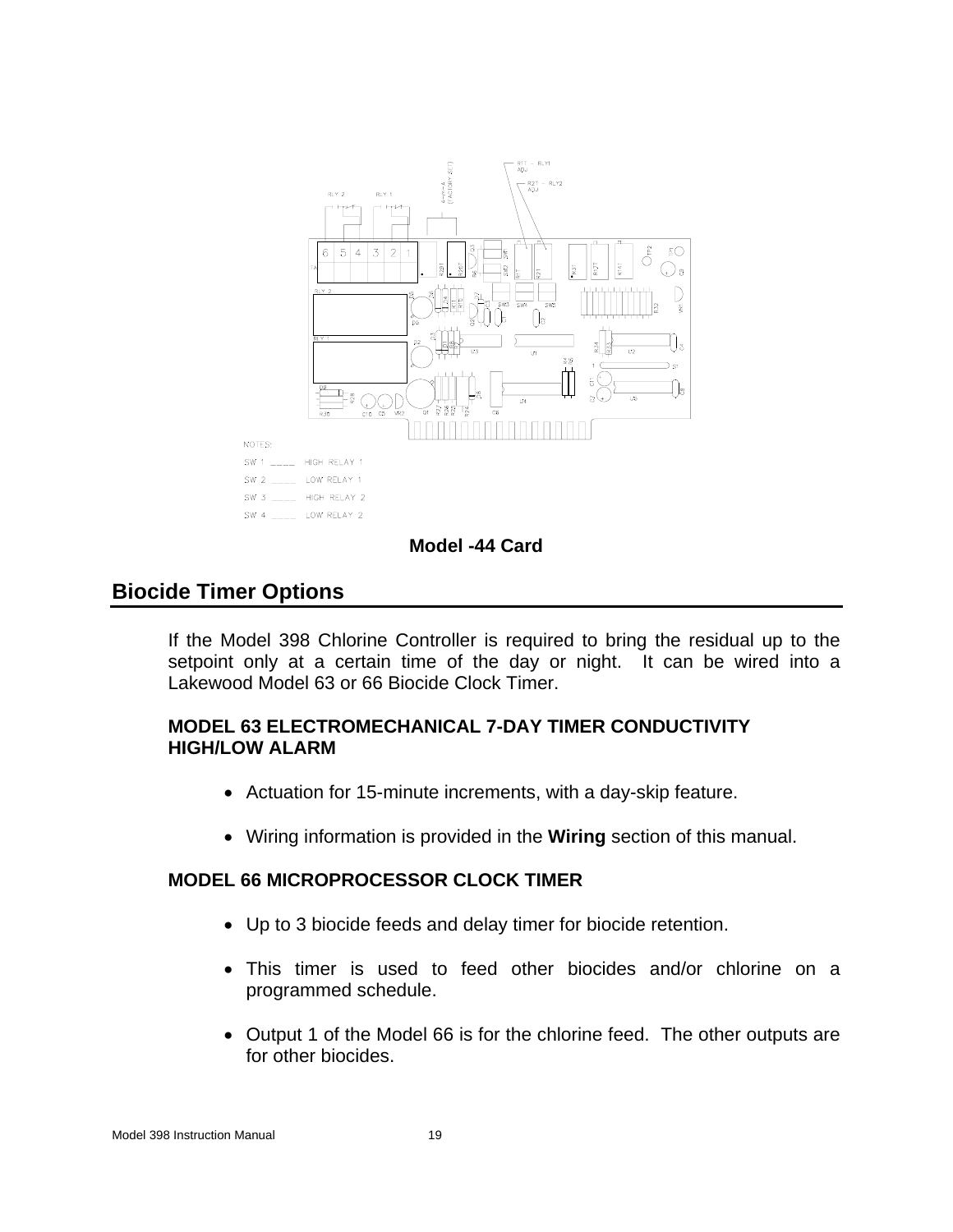• Refer to the *Model 66 Instruction Manual*. Wiring information is provided in this manual as well in the **Wiring** section.

### **-SE OPTION**

- Both the Model 398 controller and a Model 66 clock timer are assembled into a single 10W x 12H x 8D enclosure.
- Refer to the wiring diagrams and the *Model 66 Instruction Manual* for instructions.
- Output 1 of the Model 66 is for the chlorine feed. The other outputs are for other biocides.

## **YOUR CONTROLLER IS NOW READY FOR USE**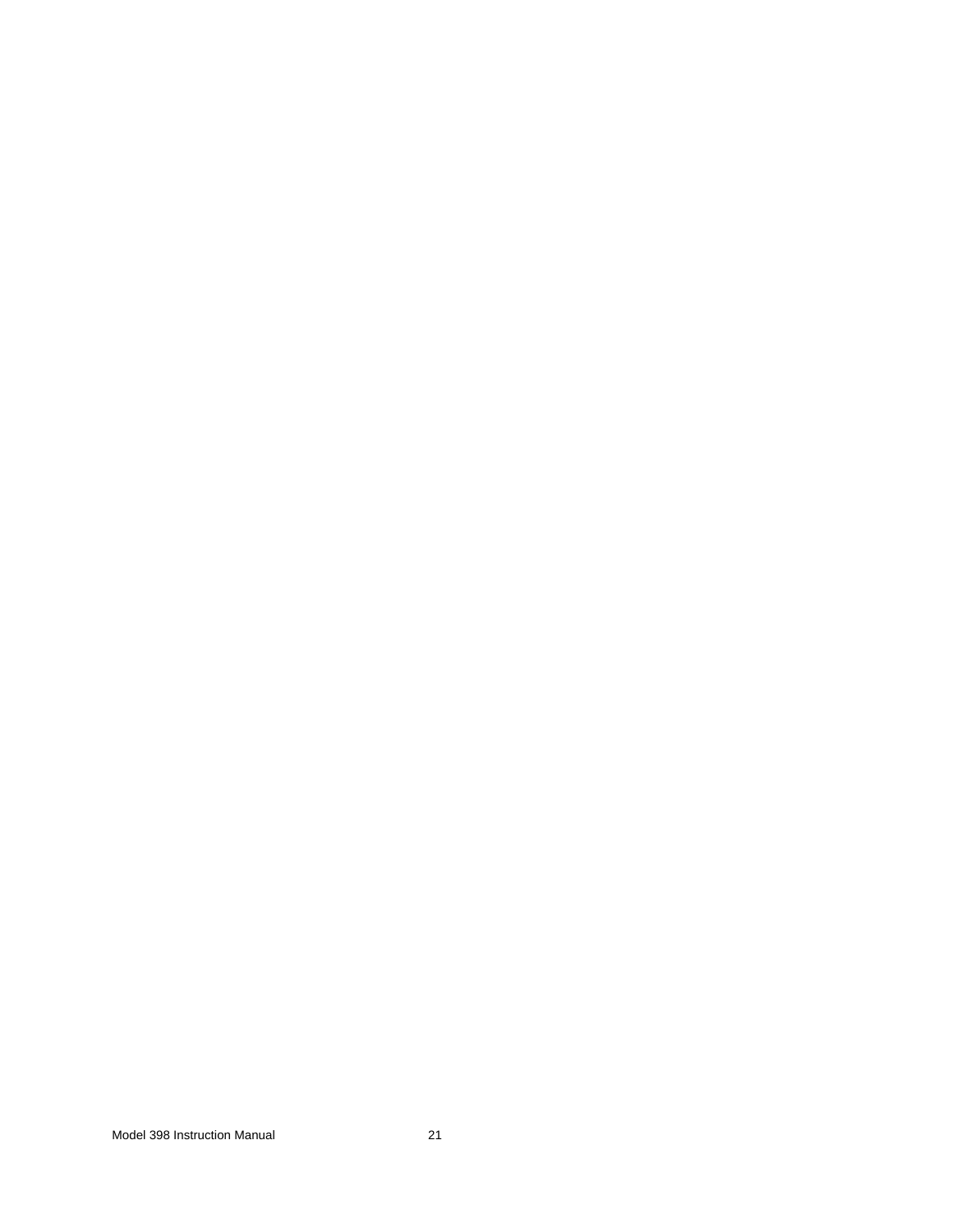## **START-UP AND CALIBRATION**

Programming and calibrating the Model 398 Controller is easy. Just start at the beginning and work all the way through this section.

## **Inspection**

All the plumbing and wiring needs to be properly attached before turning on the flow or power (see the **Plumbing** and **Wiring** sections of this manual). Check for loose wire connections if you have the weatherproof enclosure, and make sure the sensor and flow switch lock rings are secure. Then, plug the unit in.

## **Flow Switch**

The flow switch is located on the left side of the controller. The float has a magnet that rises due to flow. When water flow is present, the float rises in the flow sight and a magnetically operated reed switch activates the **SYSTEM** light and all power outlets are operative. Without flow, the float is not visible in the flow sight, the **SYSTEM** light is **OFF** and all of the outlets are inoperative. A builtin back check valve helps prevent reverse flow. When the flow stops, this valve helps keep chemicals that were injected downstream away from the flow switch assembly and the electrodes.



Turn the water flow **ON** to check the flow switch. Use the sample line inlet valve if you installed one.

The float should rise in the flow sight and the **SYSTEM** light should come on to indicate flow is **ON**. Flow should be at least 1 gpm. If the flow does not raise the flow switch float, increase the pipe size.



Now turn the water flow **OFF**. The float should drop to indicate there is no flow and the **SYSTEM** light should go **OFF**.

Turn the flow back **ON** for the rest of the start-up.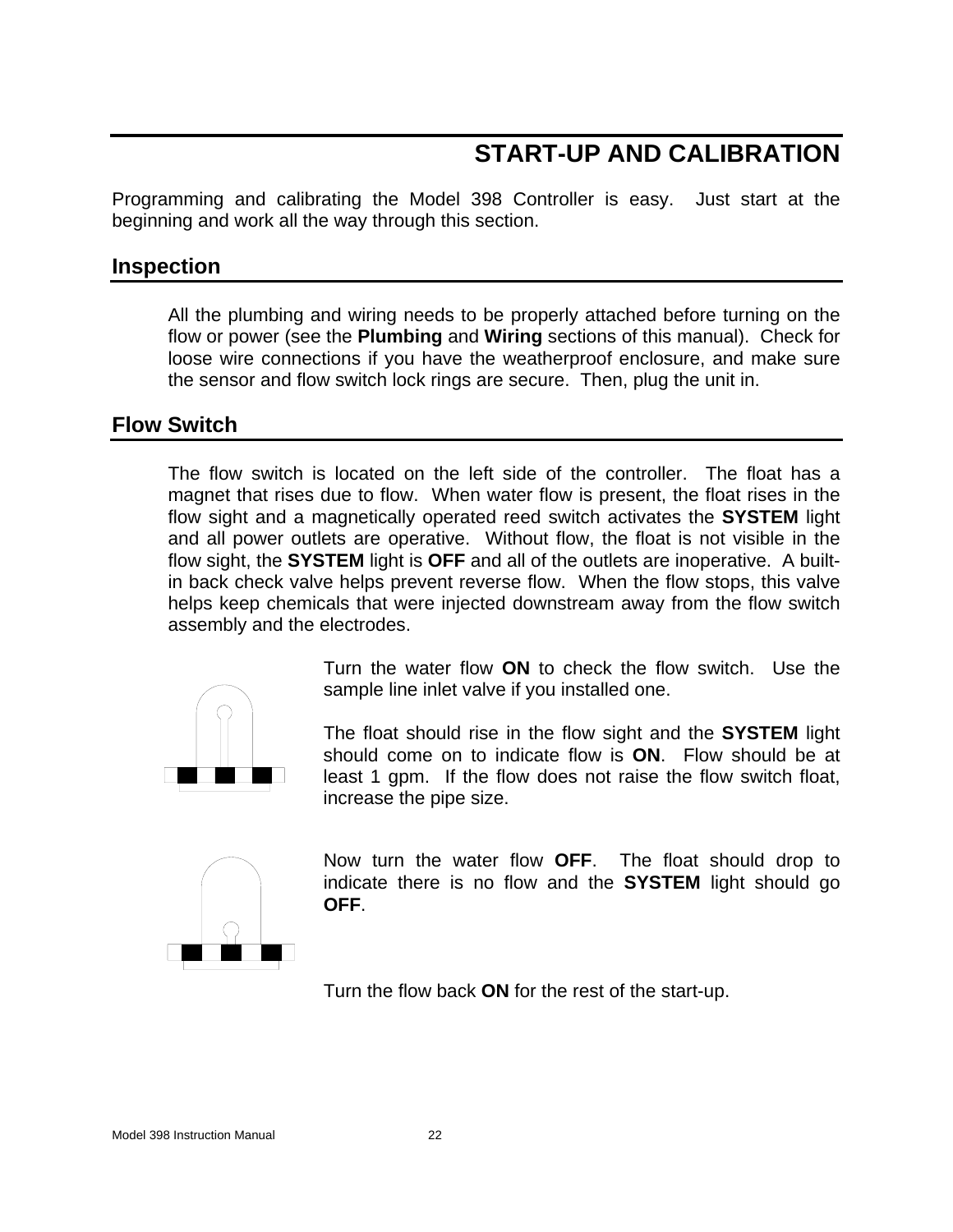## **Setup Procedure**

If one chemical pump is used, plug in this chemical pump in the **PRIMARY** outlet. If you have the weatherproof version, wire the chemical pump to the terminal block.

Set the **PRIMARY** steeping knob to the desired maximum ppm. If the **SECONDARY** feed is used, turn the steeping knob to the minimum allowable ppm. For example: **PRIMARY** set to 1.5 ppm and the **SECONDARY** set to 0.5 ppm.

### **SET THE ALARM TIMER**

Turn the alarm timer knob to the maximum amount of time you are willing to let the chemical pump run with **NO** increase in chlorine to the **PRIMARY** steeping. If this time is exceeded, an alarm contact will close and the **ALARM** light will turn **ON**.

Set the timer to 90 minutes, unless you wish to have a shorter time.

## **Calibration**

In order to calibrate your unit, you must first measure the sample water. You can use any DPD test available from Lakewood Instruments, your water treatment engineer or any swimming pool supply store. A small, straight screwdriver is needed to adjust the **CALIBRATE** shaft.

You may need to manually charge the water system with chlorine to get a reading. If you do, try to bring it up to at least 1 ppm. If the system has previously had no chlorine feed, you may have to feed for quite a while to kill off the system organic growth so that you can have a residual.

### **MEASURE THE SAMPLE WATER**

Use the sample valve spout, if you installed one.

- Measure the water free chlorine residual, following the directions in your test kit. It is also a good idea to measure the sample water pH and to log it in with your records.
- Make careful note of the free chlorine residual, since you will use it to calibrate your unit.

## **NOW YOU CAN CALIBRATE THE CONTROLLER.**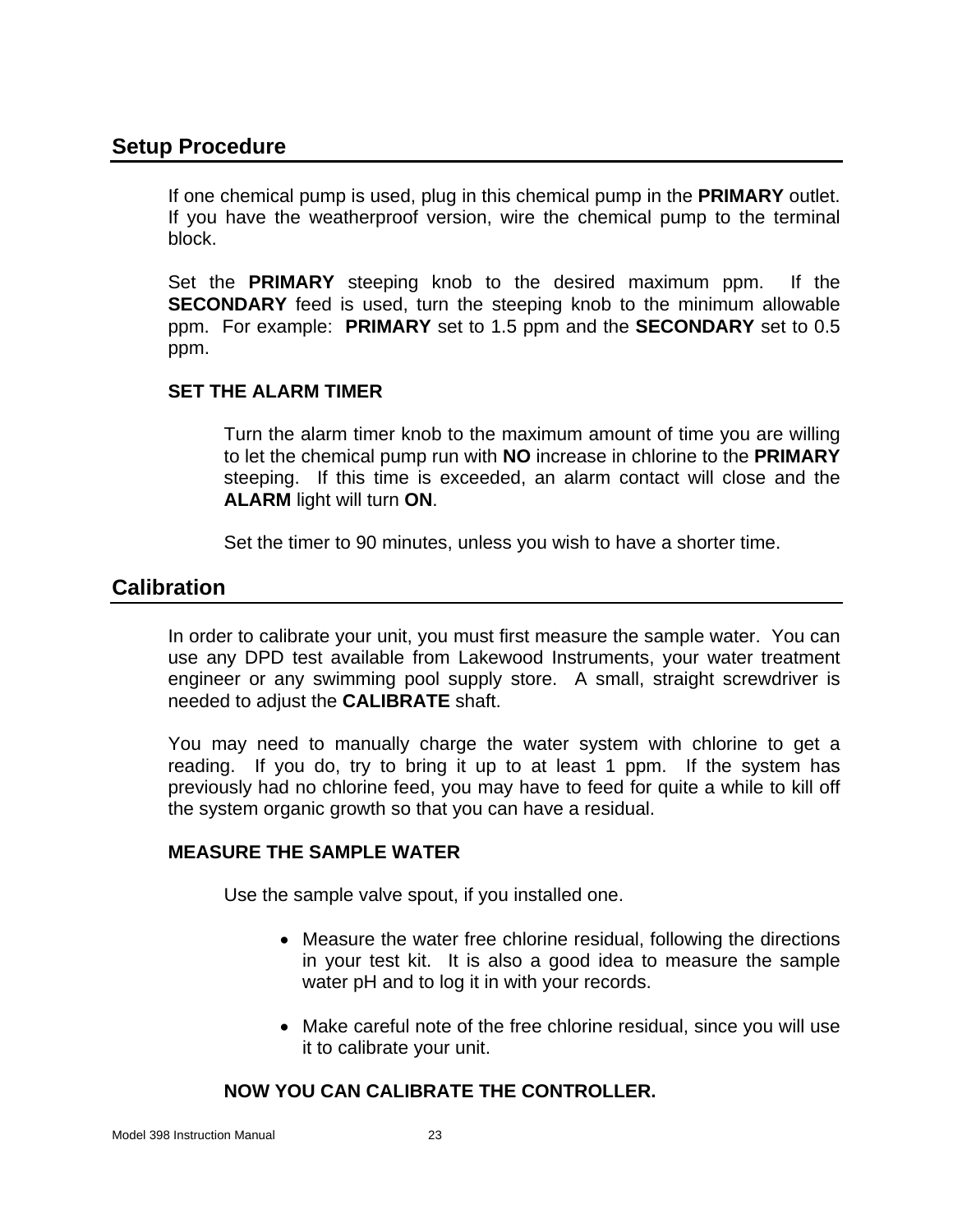• Make sure the **SYSTEM** light is **ON**, indicating flow.



You should adjust the **CALIBRATE** shaft until the LCD reads the same as the sample determined by the color test. For example, if the test indicated 1.2 ppm, then the LCD should read:



## **SET THE CHLORINE CHEMICAL PUMP OUTPUT**



- Set the chemical pump to the output capacity your water treatment engineer recommends (i.e., 50% output capacity). If a valve is being used to control the feed, just adjust the feed rate to the best guess. Use 25% if you are not sure.
- Allow the system to run. Watch to see how fast the residual ppm rises to the setpoint. If there is too much overshoot, cut back the feed rate. If it takes too long for the residual to raise to the setpoint and the alarm timer actuates, increase the feed rate.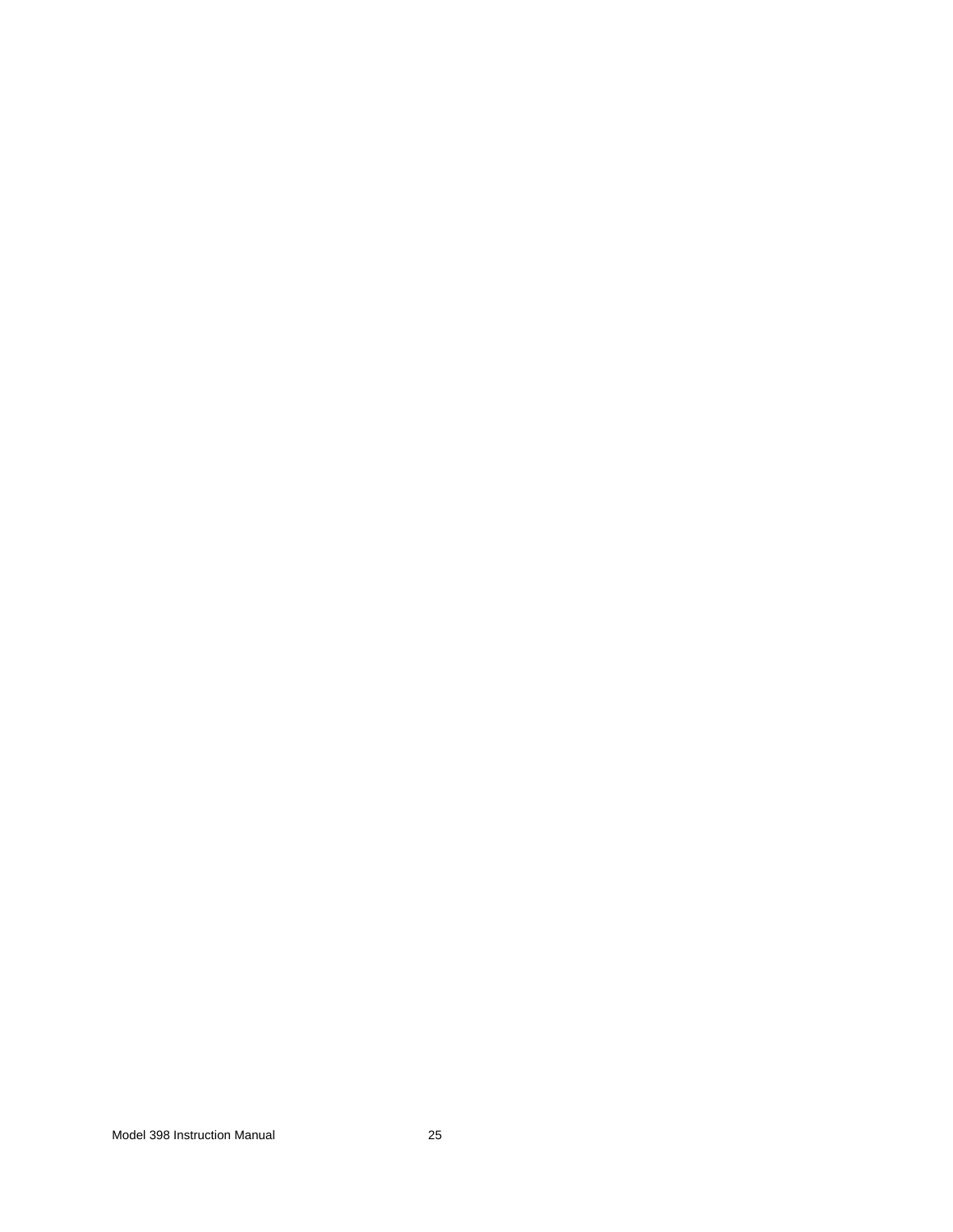## **Maintenance and Technical Service**

## **Maintenance**

In every case below, make sure you have shut off the sample flow and the power to the controller before you do anything.

### **DOUBLE-BAND POTENTIAL ELECTRODE**

- Remove the sensor lock plate screws.
- Very carefully pull the glass sensor out of the flow chamber. Keep the O-ring in place.
- Clean the tip of the sensor in muratic or swimming pool acid (5-10% HCl). **DO NOT** scour or wipe off the sensor tip. Only wash it off with tap water after cleaning.
- Carefully replace the glass sensor in the flow chamber. Locate the sensor in the center of the clear riser tube inside the flow chamber as shown.
- Replace the electrode lock plate screws.
- Calibrate the controller, then allow the controller to operate for a halfhour in order to stabilize the electrodes. Then you can recalibrate the controller for best accuracy.

### **FLOW CHAMBER CLEANOUT**

- Unscrew the top flow chamber retaining screw.
- Pull off the top cover plate and rest it on a clean surface with the electrode pointing up. Or remove the electrode before pulling off the top plate. There is less chance of breaking the electrode.
- Disassemble the clear outer chamber.
- Clean all the parts in warm, soapy water. Rinse off in tap water.
- Lubricate the O-rings with silicone lubricant. **DO NOT** use petroleumbased grease.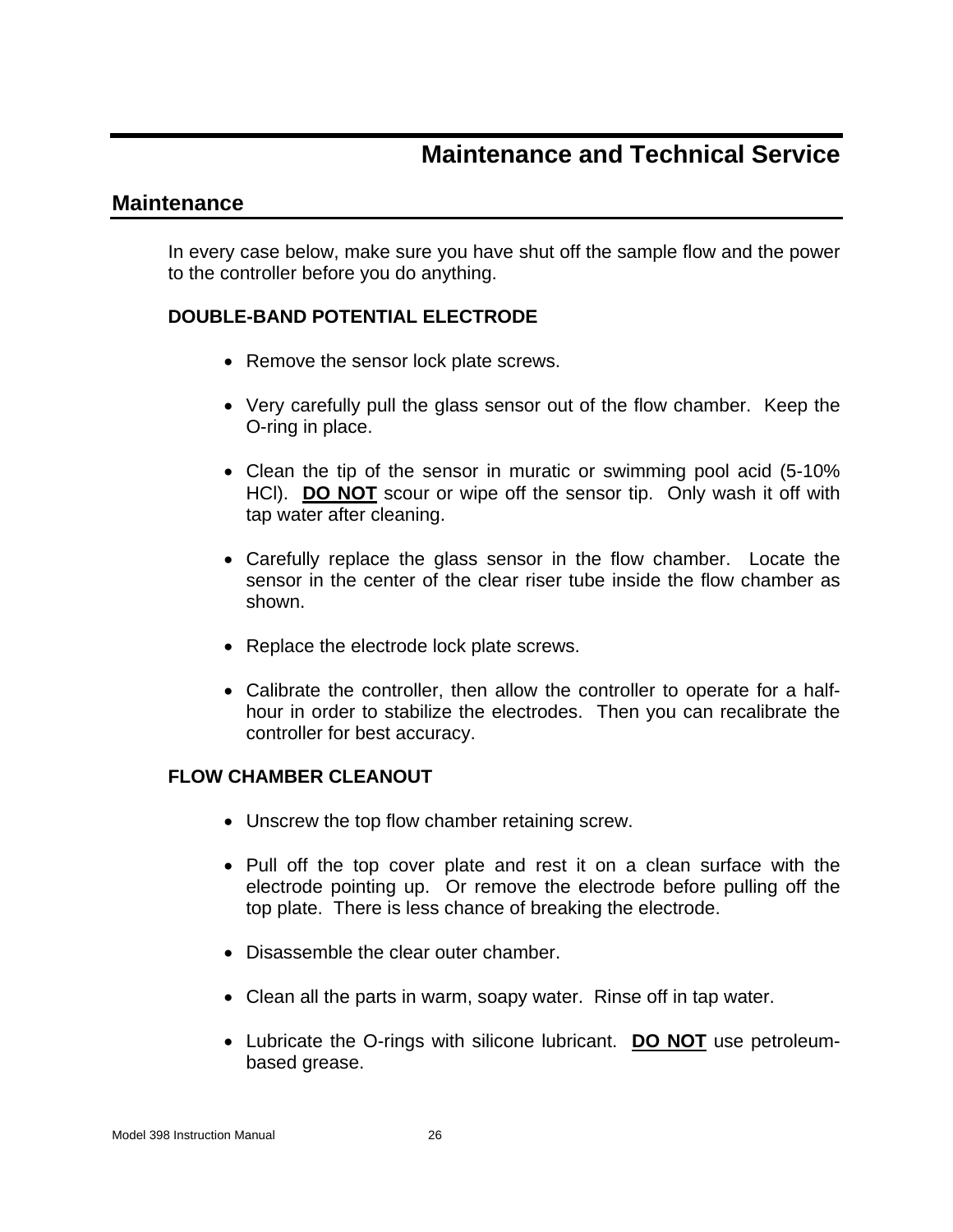• Reassemble, taking care not to twist the top assembly, which will break the electrode on the riser tube.

### **FLOW SWITCH CLEANOUT**

- Unlock the red lock ring and remove the flow sight.
- Remove the float with your fingers.
- Bottle brush the float, flow sight and the flow switch assembly to remove any residue.
- Clean off the O-ring and then apply silicone-based lubricant to keep the O-ring moist.
- Make sure you lock down the red lock ring after you replace the components.
- After you turn the inlet flow back on, check for leaks.

#### **REED SWITCH REPLACEMENT**



- Remove 3 screws holding flow switch.
- Remove screws holding other plumbing components.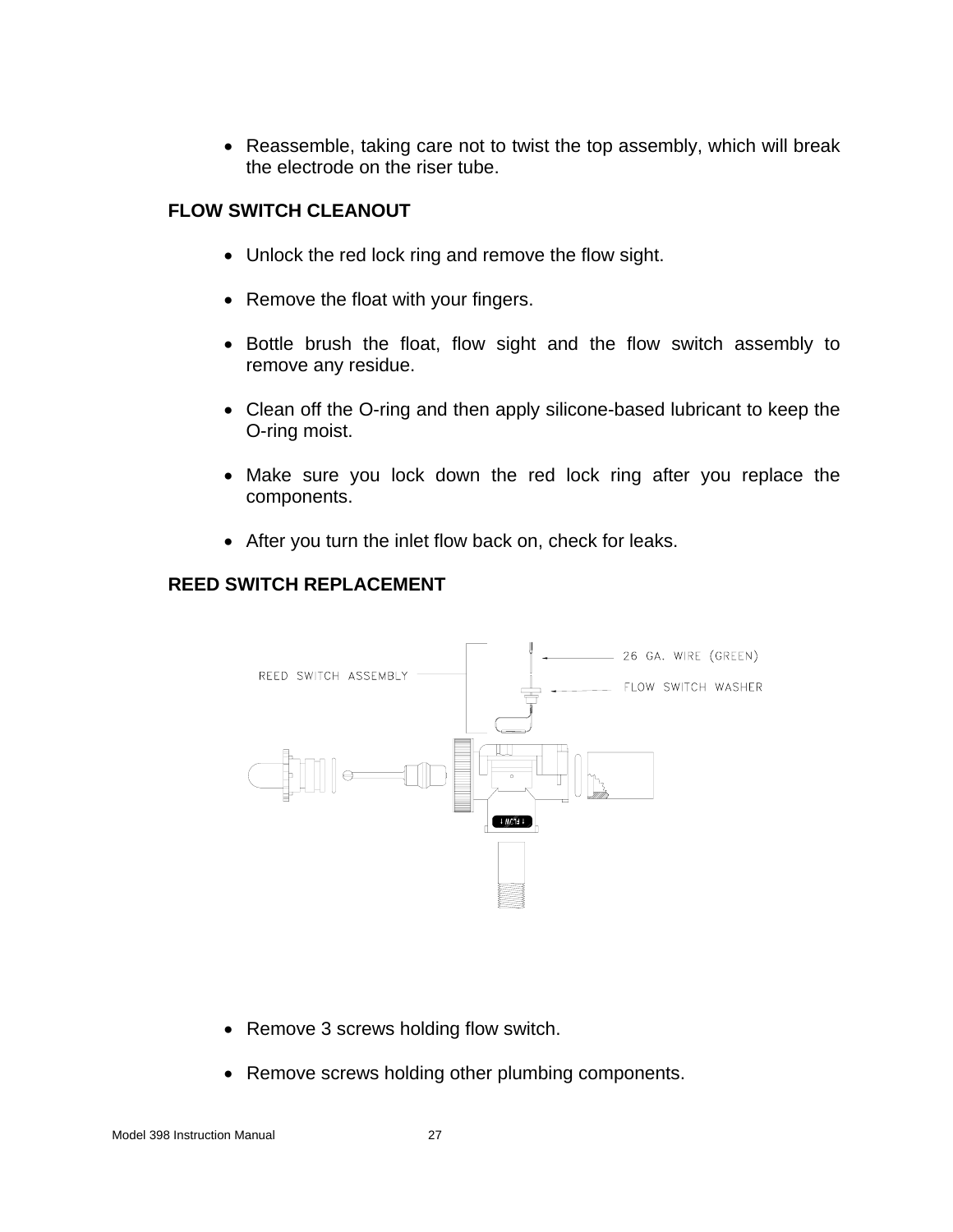- Pull hard on the green wires to remove the reed switch.
- Install and wire new reed switch.
- Reinstall plumbing.

## **Technical Service**

- **Technical Support for Lakewood Instruments can be reached by calling (800) 228-0839 or faxing (414) 355-3508, Monday through Friday, 7:00 a.m. - 5:00 p.m. CST.**
- **E** Mail and returns should be sent to:

### **Lakewood Instruments 7838 North Faulkner Road Milwaukee, WI 53224 USA**

When any merchandise is returned to the factory, please call and obtain a return material order (RMO) number and have the following information available:

- Customer's name, address, phone and fax numbers.
- A purchase order number (no exceptions) for cases where parts are required that are not under warranty.
- A contact person's name and phone number to call if the equipment is beyond repair or to discuss any other warranty matter.
- Equipment model and serial numbers.
- Reason for return (i.e., repair, warranty, incorrect part, etc.).

We will then fax to your attention an RMO form that must accompany the returned item.

**NOTE: THE RMO NUMBER MUST BE CLEARLY WRITTEN ON THE OUTSIDE OF THE PACKAGE(S) BEING RETURNED.**

## **Parts List and Service Guide**

When calling Lakewood Instruments, please have the controller's complete model number and serial number available, together with the software version and the software revision so that the technician can better assist you.

When any parts are returned to the factory, please indicate: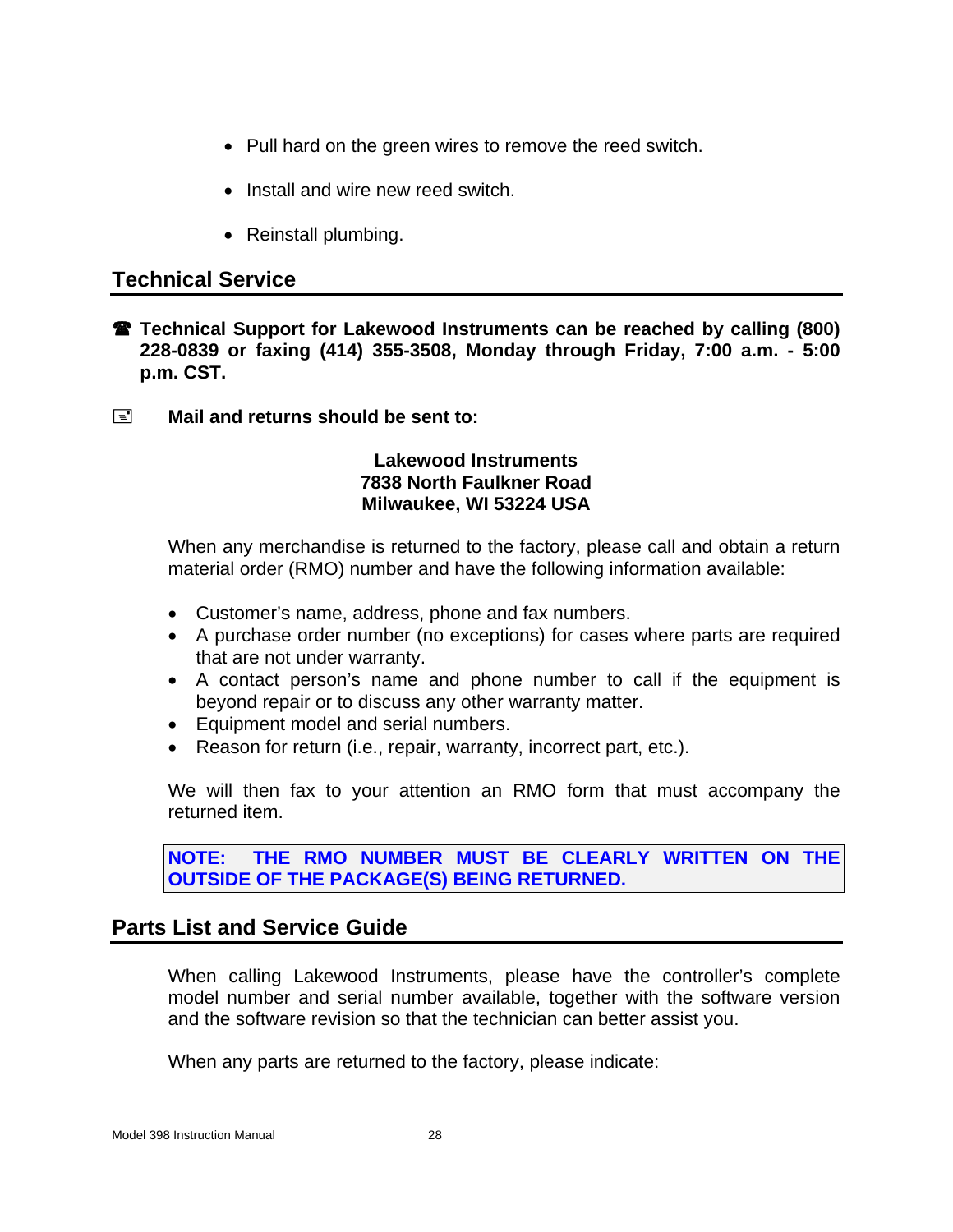- Customer's name and address
- Individual at customer location to send the repaired controller or new part to
- The person (and phone number) to call if the equipment is beyond repair or for any warranty matter

| <b>PART NUMBER</b> | <b>DESCRIPTION</b>                                      |
|--------------------|---------------------------------------------------------|
| 67283              | Model 398 front panel.                                  |
| 67224              | Model 398 rear circuit board.                           |
| 67342              | Double-band potential sensor                            |
|                    | <b>NOTE: PLEASE SPECIFY MODEL NUMBER WHEN ORDERING.</b> |
| 67234              | Flow switch magnet.                                     |
| 67215              | Molded flow switch and flow housing.                    |
| 67235              | Replacement reed switch block.                          |
| 67266              | Flow sight.                                             |

Write your controller's complete model number and serial number here so that you will have them available if you wish to contact an Lakewood Instruments technician.

Model Number:

Serial Number: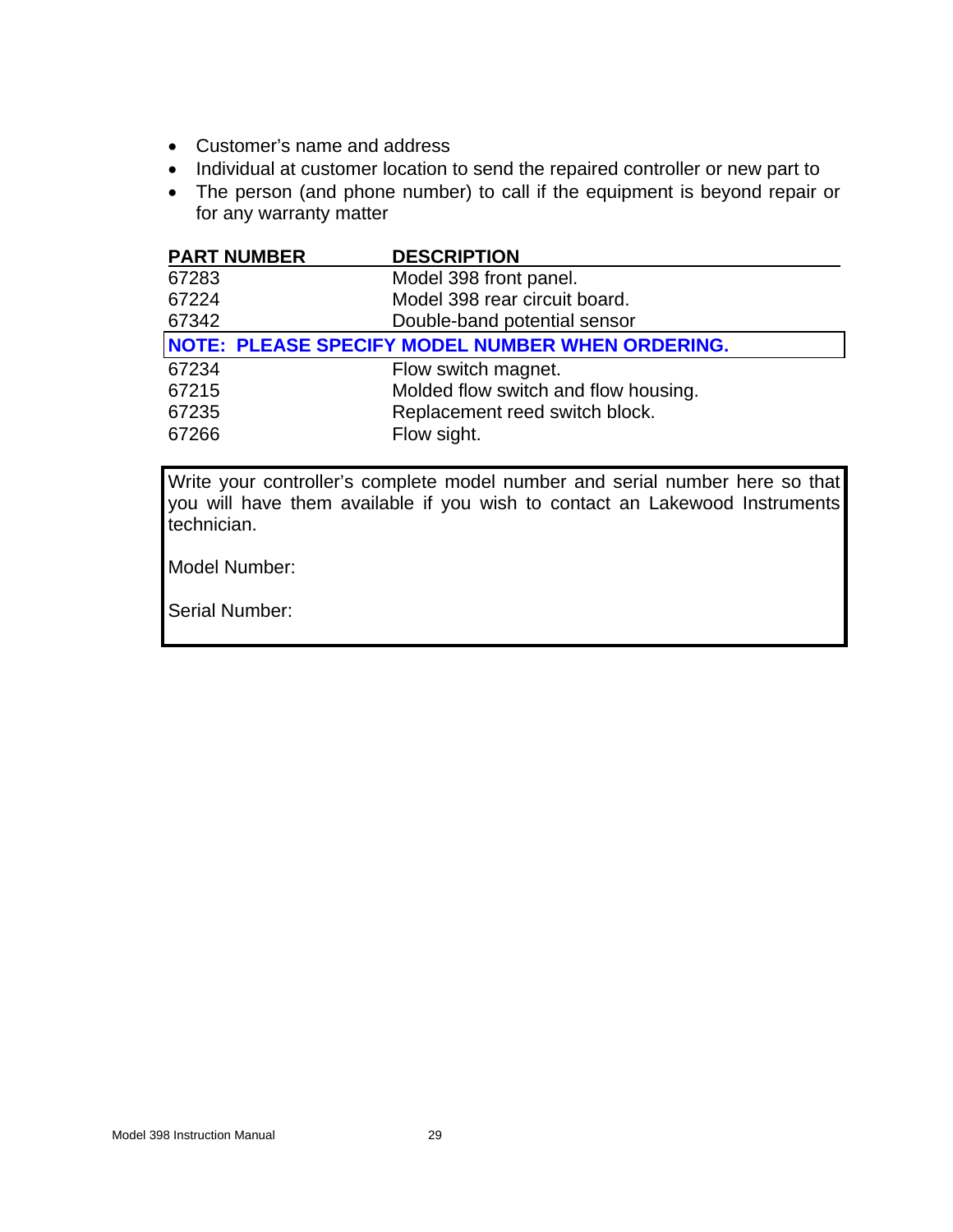# **Troubleshooting**

| <b>PROBLEM</b>                                                                                                                                                       | <b>WHAT THIS MEANS</b>                                                           | <b>CORRECTIVE ACTION</b>                                                                                                                                                                                                                    |  |
|----------------------------------------------------------------------------------------------------------------------------------------------------------------------|----------------------------------------------------------------------------------|---------------------------------------------------------------------------------------------------------------------------------------------------------------------------------------------------------------------------------------------|--|
| <b>NO POWER TO THE SOLENOID</b><br><b>VALVE OR CHEMICAL PUMP.</b><br><b>SYSTEM light is OFF.</b>                                                                     | $\mathbf 1$<br>If the flow switch float is down<br>in the sight glass            | 1.<br>Increase sample flow. 1 gpm<br>minimum is needed. Clean<br>the flow switch.                                                                                                                                                           |  |
|                                                                                                                                                                      | 2.<br>If the flow switch float is up in<br>the sight glass                       | 2.<br>Replace the flow relay, reed<br>switch block and/or float.                                                                                                                                                                            |  |
|                                                                                                                                                                      | 3.<br>The fuse may be blown.                                                     | 3.<br>Check for 24V solenoid.<br>Check outlets for 115 VAC.<br>Check chemical pump in<br>another outlet.                                                                                                                                    |  |
| <b>SYSTEM</b> light is ON.                                                                                                                                           |                                                                                  | Turn the setpoint above current<br>chlorine level. Check outputs for<br>115 VAC. Check valve solenoid<br>and chemical pump.                                                                                                                 |  |
| If all of the above checks out OK, but you still don't have power to the outputs, call to make arrangements to<br>return the rear circuit board for repair.          |                                                                                  |                                                                                                                                                                                                                                             |  |
| Chlorine display is not working<br>or reading is too low.                                                                                                            | 1. Clean the sensor.                                                             | 1. See the Maintenance section<br>of this manual.                                                                                                                                                                                           |  |
|                                                                                                                                                                      | 2. Remove the sensor orange<br>terminal block.<br>3. Replace the sensor terminal | 2. If the controller calibrates and<br>the setpoints work, replace the<br>sensor. If the controller does<br><b>NOT</b> work with the setpoints or<br>you cannot calibrate the<br>controller display, replace the<br>controller front panel. |  |
|                                                                                                                                                                      | block and recalibrate the<br>controller.                                         |                                                                                                                                                                                                                                             |  |
| Controller reads properly, but is<br>not feeding chemicals.                                                                                                          | 1. If the flow sight shows proper<br>flow                                        | 1. Proceed to 3.                                                                                                                                                                                                                            |  |
|                                                                                                                                                                      | 2. If the flow sight does not show<br>proper flow                                | 2. Initiate proper flow or replace<br>the flow switch, then proceed to<br>3.                                                                                                                                                                |  |
| <b>NOTE: IF A CLOCK TIMER IS</b><br><b>USED AND THE TIME IS NOT</b><br><b>TO</b><br><b>CHLORINATE,</b><br><b>READY</b><br>THERE WILL NOT BE OUTPUT<br><b>POWER.)</b> | 3. If the SYSTEM light is NOT<br>ON                                              | 3. Short terminal TB, lugs 1 & 2.<br>If the light comes on, the flow<br>switch is faulty and needs to be<br>replaced or the flow is simply<br>insufficient.                                                                                 |  |
|                                                                                                                                                                      | 4. If the SYSTEM light is ON                                                     | 4. Check and see if biocide is<br>feeding. Check and see if the<br>lockout time has expired.<br>Check jumper for biocide plug.                                                                                                              |  |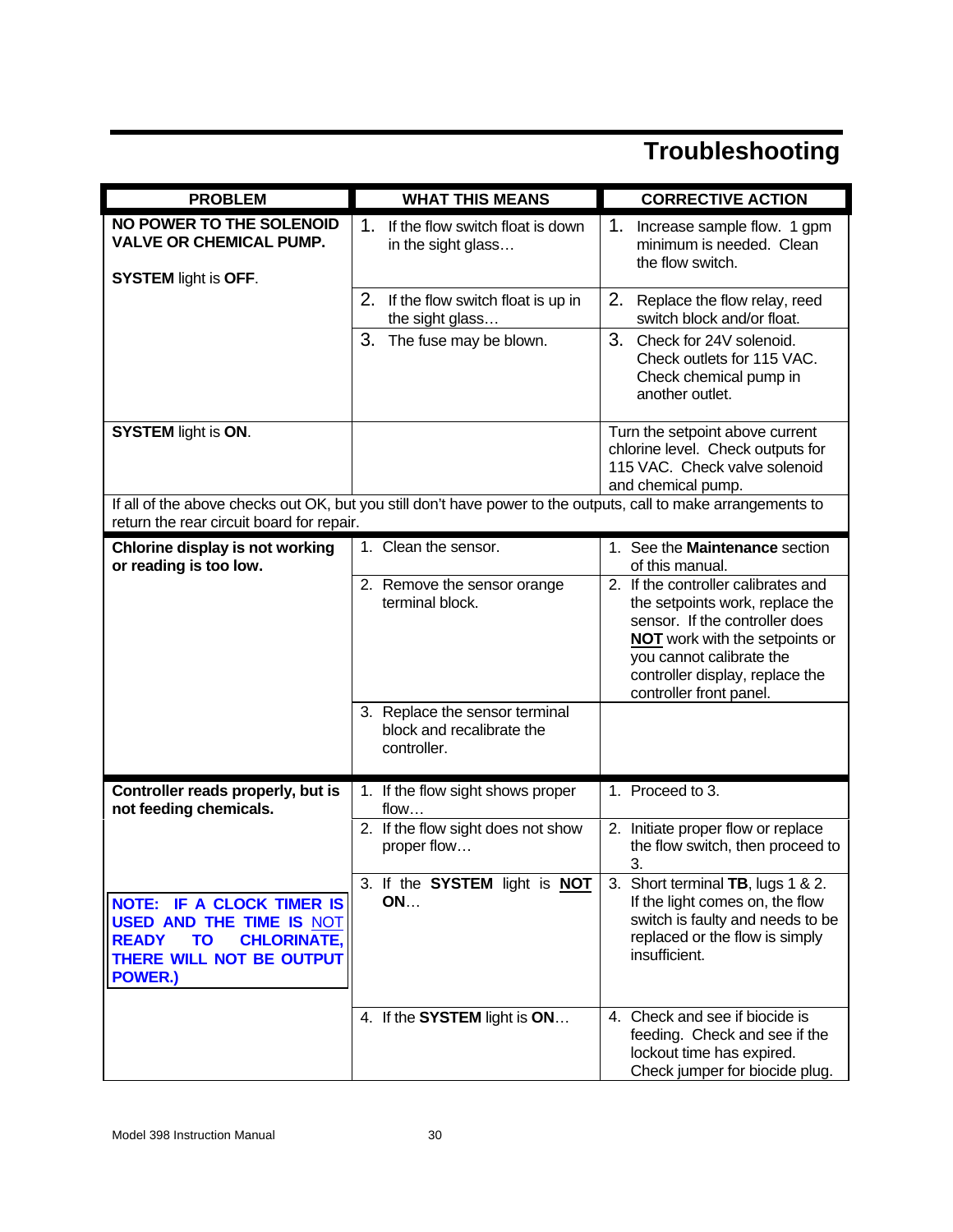| <b>PROBLEM</b>                                                                                        | <b>WHAT THIS MEANS</b>                   | <b>CORRECTIVE ACTION</b>                                                                                                            |
|-------------------------------------------------------------------------------------------------------|------------------------------------------|-------------------------------------------------------------------------------------------------------------------------------------|
| The TIMER light is ON,<br>indicating allowed feed time to<br>reach the setpoint has been<br>exceeded. | You may be out of chlorine.              | Add chlorine.                                                                                                                       |
|                                                                                                       | If the chemical pump is still<br>working | 2. Increase the chemical pump<br>feed rate. Then press<br><b>RESET.</b>                                                             |
|                                                                                                       | 3.<br>If the alarm light is still $ON$   | 3. There may be a problem with<br>the panel. The alarm light<br>should go OFF when RESET<br>is pressed or when there is no<br>flow. |